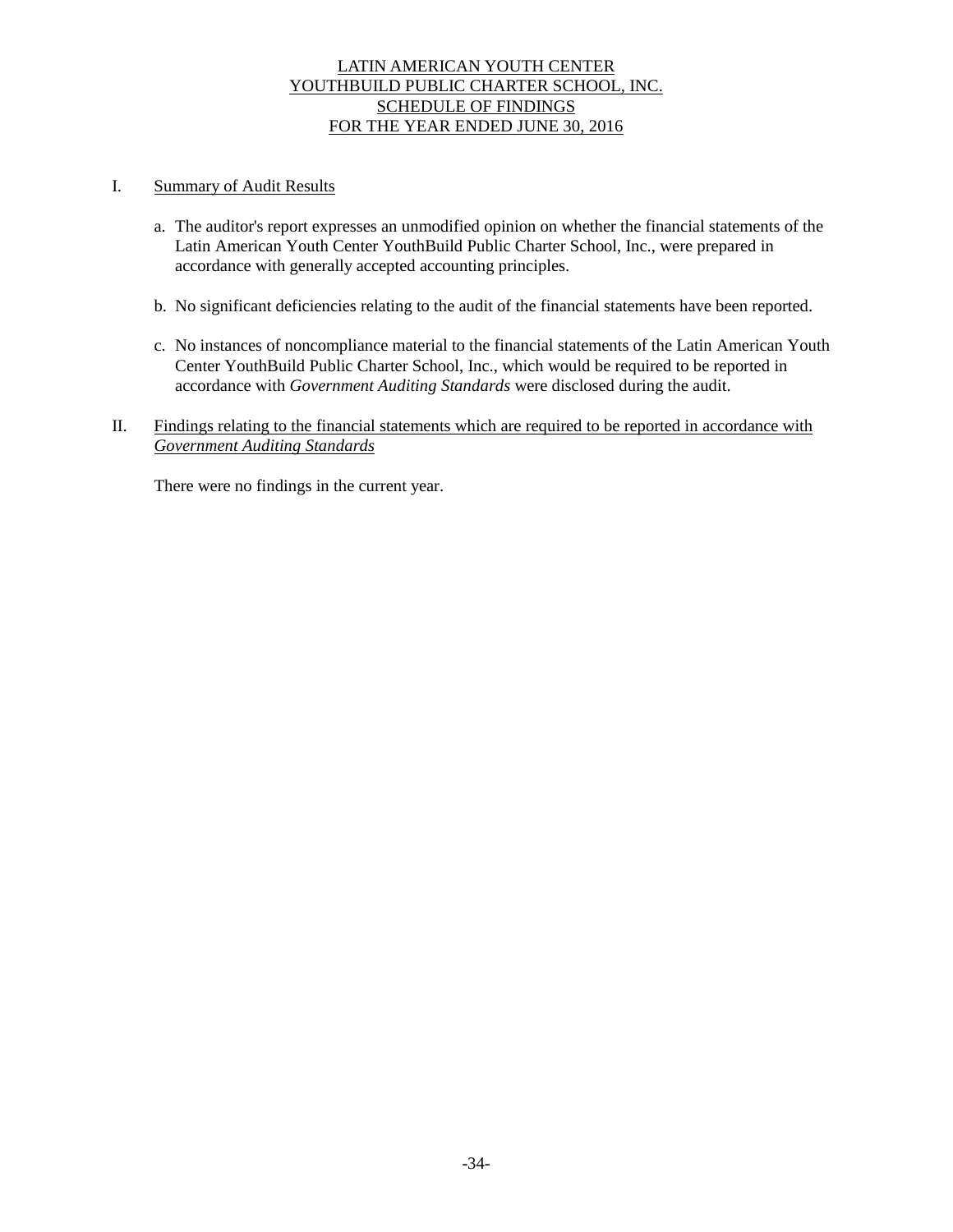# I N D E X

|                                                                                                                                                                                                                          | Page           |
|--------------------------------------------------------------------------------------------------------------------------------------------------------------------------------------------------------------------------|----------------|
| <b>Independent Auditor's Report</b>                                                                                                                                                                                      | $1 - 2$        |
| Comparative Statements of Financial Position, June 30, 2016 and 2015                                                                                                                                                     | 3              |
| Comparative Statements of Activities, For the Years Ended June 30, 2016 and 2015                                                                                                                                         | $\overline{4}$ |
| Comparative Statements of Cash Flows, For the Years Ended June 30, 2016 and 2015                                                                                                                                         | 5              |
| <b>Notes to Financial Statements</b>                                                                                                                                                                                     | $6 - 25$       |
| Supplemental Information                                                                                                                                                                                                 |                |
| Schedule 1 - Schedule of Functional Expenses, For the Year Ended<br>June 30, 2016                                                                                                                                        | $26 - 27$      |
| Schedule 2 - Schedule of Functional Expenses, For the Year Ended<br>June 30, 2015                                                                                                                                        | 28-29          |
| Schedule 3 - Comparative Schedules of Average Cost Per Student,<br>For the Years Ended June 30, 2016 and 2015                                                                                                            | 30             |
| Independent Auditor's Report on Internal Control over Financial Reporting<br>and on Compliance and Other Matters Based on an Audit of Financial<br>Statements Performed in Accordance with Government Auditing Standards | $31 - 32$      |
| Summary Schedule of Prior Audit Findings, For the Year Ended June 30, 2016                                                                                                                                               | 33             |
| Schedule of Findings, For the Year Ended June 30, 2016                                                                                                                                                                   | 34             |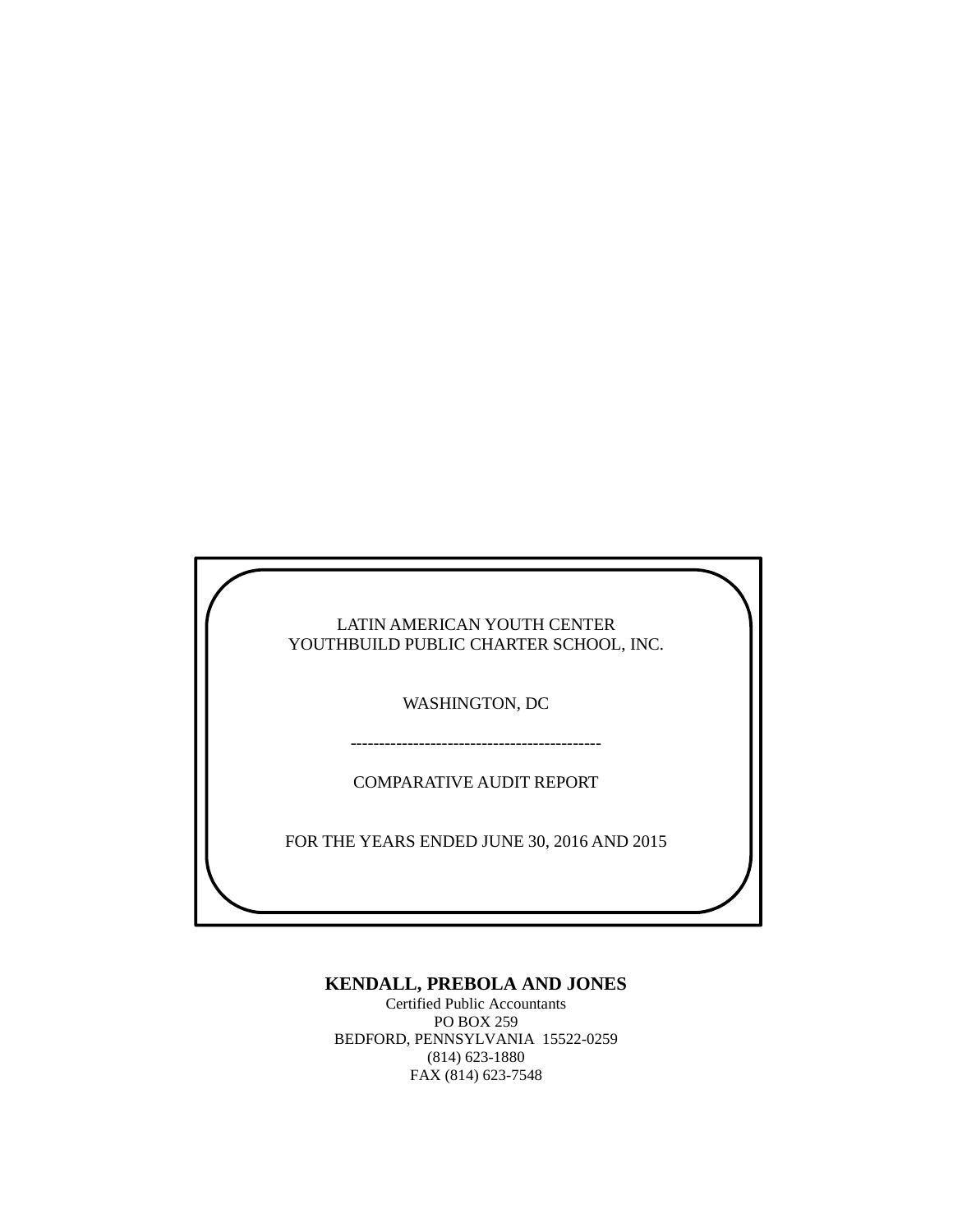Board of Directors Latin American Youth Center YouthBuild Public Charter School, Inc. 3014 14th Street, NW Washington, DC 20009

#### INDEPENDENT AUDITOR'S REPORT

#### *Report on the Financial Statements*

We have audited the accompanying financial statements of the Latin American Youth Center YouthBuild Public Charter School, Inc. (a nonprofit organization), which comprise the statements of financial position as of June 30, 2016 and 2015, and the related statements of activities and cash flows for the years then ended, and the related notes to the financial statements.

#### *Management's Responsibility for the Financial Statements*

Management is responsible for the preparation and fair presentation of these financial statements in accordance with accounting principles generally accepted in the United States of America; this includes the design, implementation, and maintenance of internal control relevant to the preparation and fair presentation of financial statements that are free from material misstatement, whether due to fraud or error.

#### *Auditor's Responsibility*

Our responsibility is to express an opinion on these financial statements based on our audits. We conducted our audits in accordance with auditing standards generally accepted in the United States of America and the standards applicable to financial audits contained in *Government Auditing Standards*, issued by the Comptroller General of the United States. Those standards require that we plan and perform the audit to obtain reasonable assurance about whether the financial statements are free from material misstatement.

An audit involves performing procedures to obtain audit evidence about the amounts and disclosures in the financial statements. The procedures selected depend on the auditor's judgment, including the assessment of the risks of material misstatement of the financial statements, whether due to fraud or error. In making those risk assessments, the auditor considers internal control relevant to the entity's preparation and fair presentation of the financial statements in order to design audit procedures that are appropriate in the circumstances, but not for the purpose of expressing an opinion on the effectiveness of the entity's internal control. Accordingly, we express no such opinion. An audit also includes evaluating the appropriateness of accounting policies used and the reasonableness of significant accounting estimates made by management, as well as evaluating the overall presentation of the financial statements.

We believe that the audit evidence we have obtained is sufficient and appropriate to provide a basis for our audit opinion.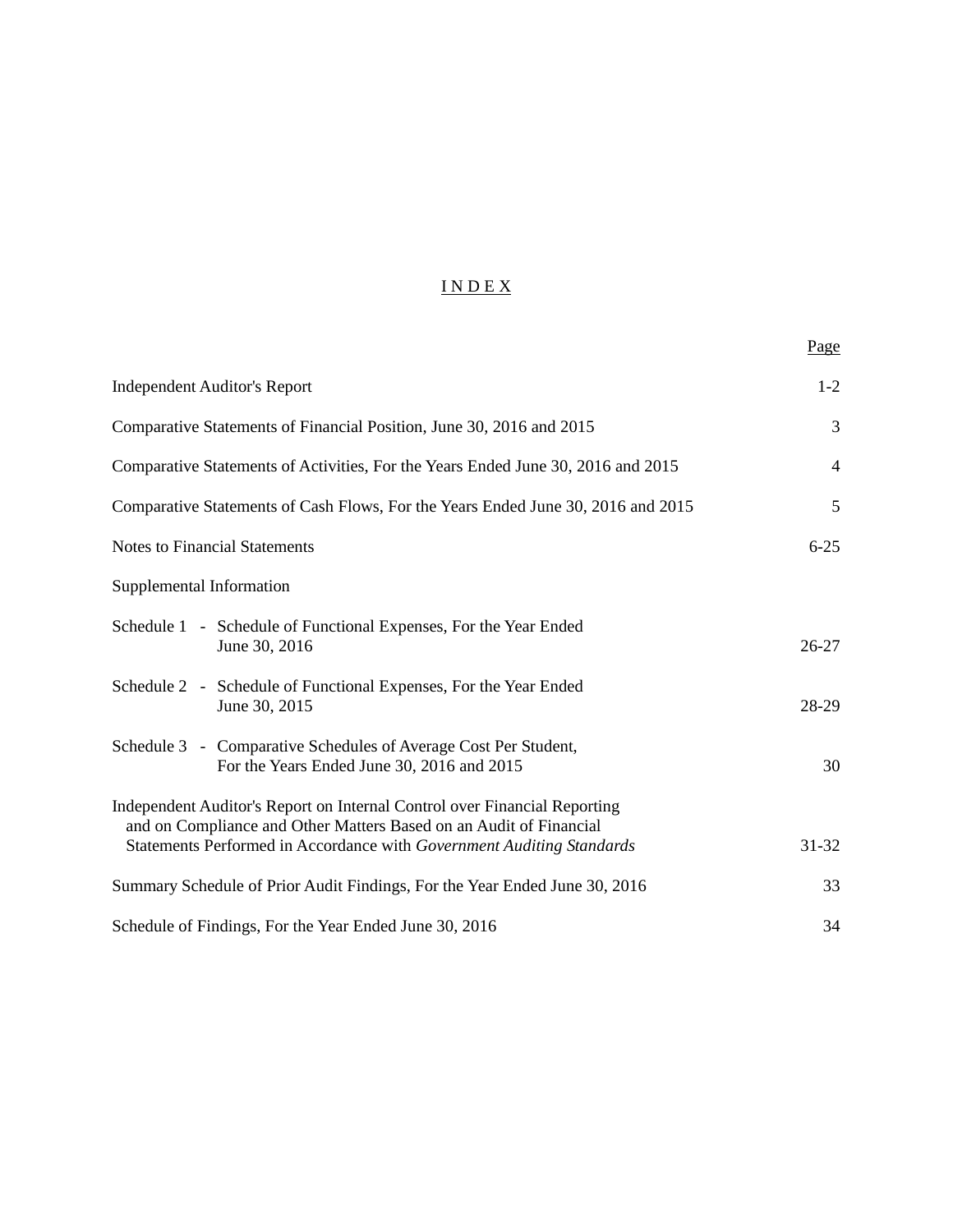# *Opinion*

In our opinion, the financial statements referred to above present fairly, in all material respects, the financial position of the Latin American Youth Center YouthBuild Public Charter School, Inc., as of June 30, 2016 and 2015, and the changes in its net assets and its cash flows for the years then ended in accordance with accounting principles generally accepted in the United States of America.

# *Report on Supplementary Information*

Our audits were conducted for the purpose of forming an opinion on the financial statements as a whole. The supplemental schedules of functional expenses and schedules of average cost per student are presented for purposes of additional analysis and are not a required part of the financial statements. Such information is the responsibility of management and was derived from and relates directly to the underlying accounting and other records used to prepare the financial statements. The information has been subjected to the auditing procedures applied in the audit of the financial statements and certain additional procedures, including comparing and reconciling such information directly to the underlying accounting and other records used to prepare the financial statements or to the financial statements themselves, and other additional procedures in accordance with auditing standards generally accepted in the United States of America. In our opinion, the information is fairly stated in all material respects in relation to the financial statements as a whole.

# *Other Reporting Required by Government Auditing Standards*

In accordance with *Government Auditing Standards*, we have also issued our report dated October 6, 2016, on our consideration of the Latin American Youth Center YouthBuild Public Charter School, Inc.'s internal control over financial reporting and on our tests of its compliance with certain provisions of laws, regulations, contracts and grant agreements and other matters. The purpose of that report is to describe the scope of our testing of internal control over financial reporting and compliance and the results of that testing, and not to provide an opinion on the internal control over financial reporting or on compliance. That report is an integral part of an audit performed in accordance with *Government Auditing Standards* in considering the Latin American Youth Center YouthBuild Public Charter School, Inc.'s internal control over financial reporting and compliance.

> Kendall, Prebola and Jones Certified Public Accountants

Bedford, Pennsylvania October 6, 2016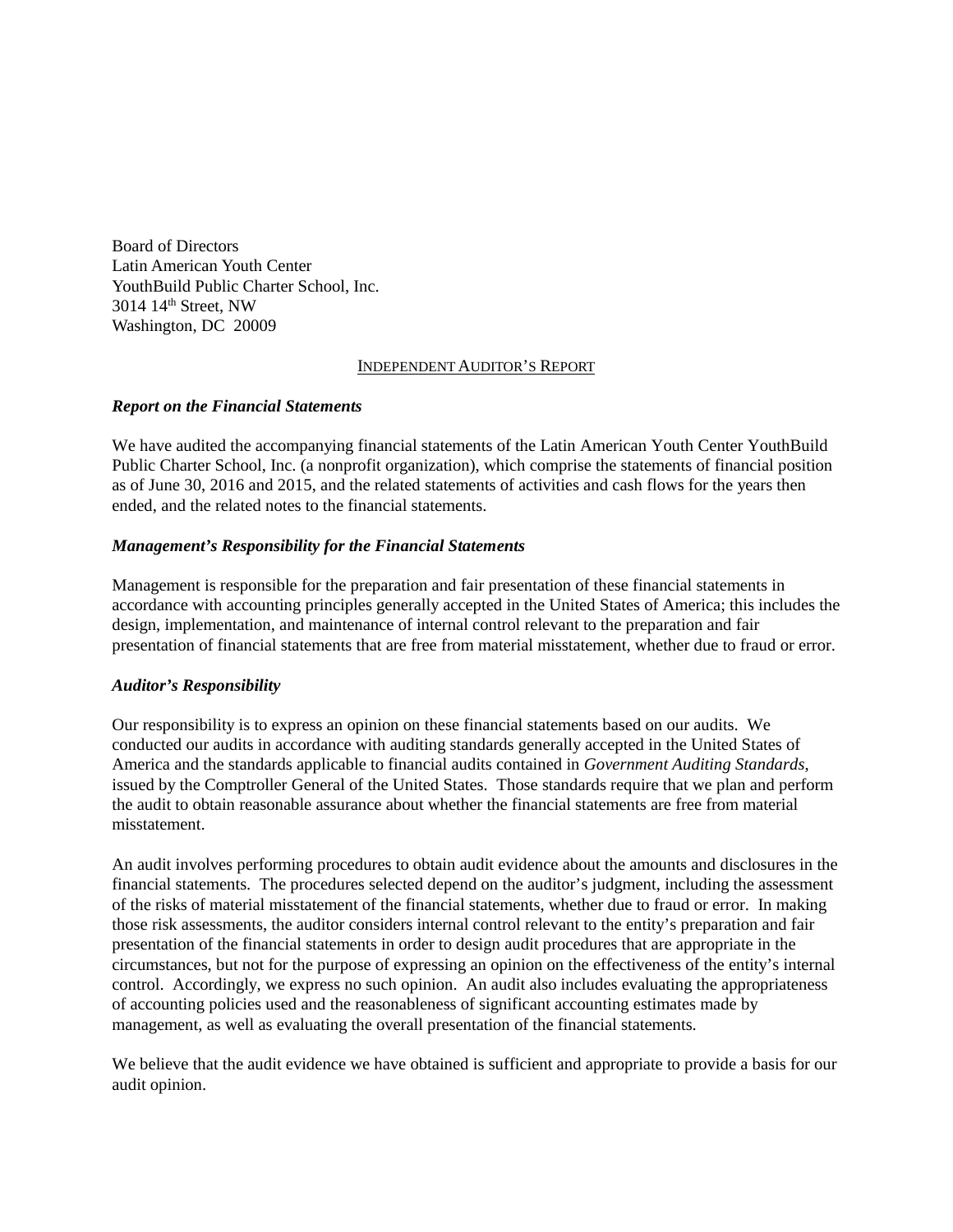# LATIN AMERICAN YOUTH CENTER YOUTHBUILD PUBLIC CHARTER SCHOOL, INC. COMPARATIVE STATEMENTS OF FINANCIAL POSITION JUNE 30, 2016 AND 2015

|                                              | June 30, 2016            | June 30, 2015 |
|----------------------------------------------|--------------------------|---------------|
| <b>ASSETS</b>                                |                          |               |
| <b>Current Assets:</b>                       |                          |               |
| Cash and Cash Equivalents                    | \$<br>270,530            | \$<br>129,956 |
| Investments                                  |                          | 460,922       |
| <b>Accounts Receivable</b>                   | 21,107                   | 39,062        |
| <b>Grants Receivable</b>                     | 79,778                   | 40,968        |
| Prepaid Expenses                             | 20,330                   | 48,772        |
| <b>Total Current Assets</b>                  | \$<br>391,745            | \$<br>719,680 |
| <b>Fixed Assets:</b>                         |                          |               |
| <b>Fixed Assets</b>                          | \$<br>329,991            | \$<br>316,206 |
| Less: Accumulated Depreciation               | (246, 436)               | (228, 517)    |
| <b>Total Fixed Assets</b>                    | 83,555<br>\$             | \$<br>87,689  |
| Other Assets:                                |                          |               |
| Deposits                                     | \$<br>8,000              | \$            |
| <b>Total Other Assets</b>                    | \$<br>8,000              | \$            |
| <b>TOTAL ASSETS</b>                          | $\mathcal{S}$<br>483,300 | 807,369       |
| <b>LIABILITIES AND NET ASSETS</b>            |                          |               |
| <b>Current Liabilities:</b>                  |                          |               |
| <b>Accounts Payable</b>                      | \$<br>16,135             | \$<br>109,868 |
| <b>Accrued Vacation</b>                      | 27,781                   | 57,847        |
| Payroll Withholdings and Related Liabilities | 3,582                    | 2,638         |
| <b>Refundable Advances</b>                   | 33,025                   | 2,572         |
| <b>Total Current Liabilities</b>             | \$<br>80,523             | \$<br>172,925 |
| <b>Total Liabilities</b>                     | \$<br>80,523             | \$<br>172,925 |
| Net Assets:                                  |                          |               |
| Unrestricted                                 | \$<br>388,636            | \$<br>619,803 |
| <b>Temporarily Restricted</b>                | 14,141                   | 14,641        |
| <b>Total Net Assets</b>                      | 402,777<br>\$            | \$<br>634,444 |
| TOTAL LIABILITIES AND NET ASSETS             | \$<br>483,300            | \$<br>807,369 |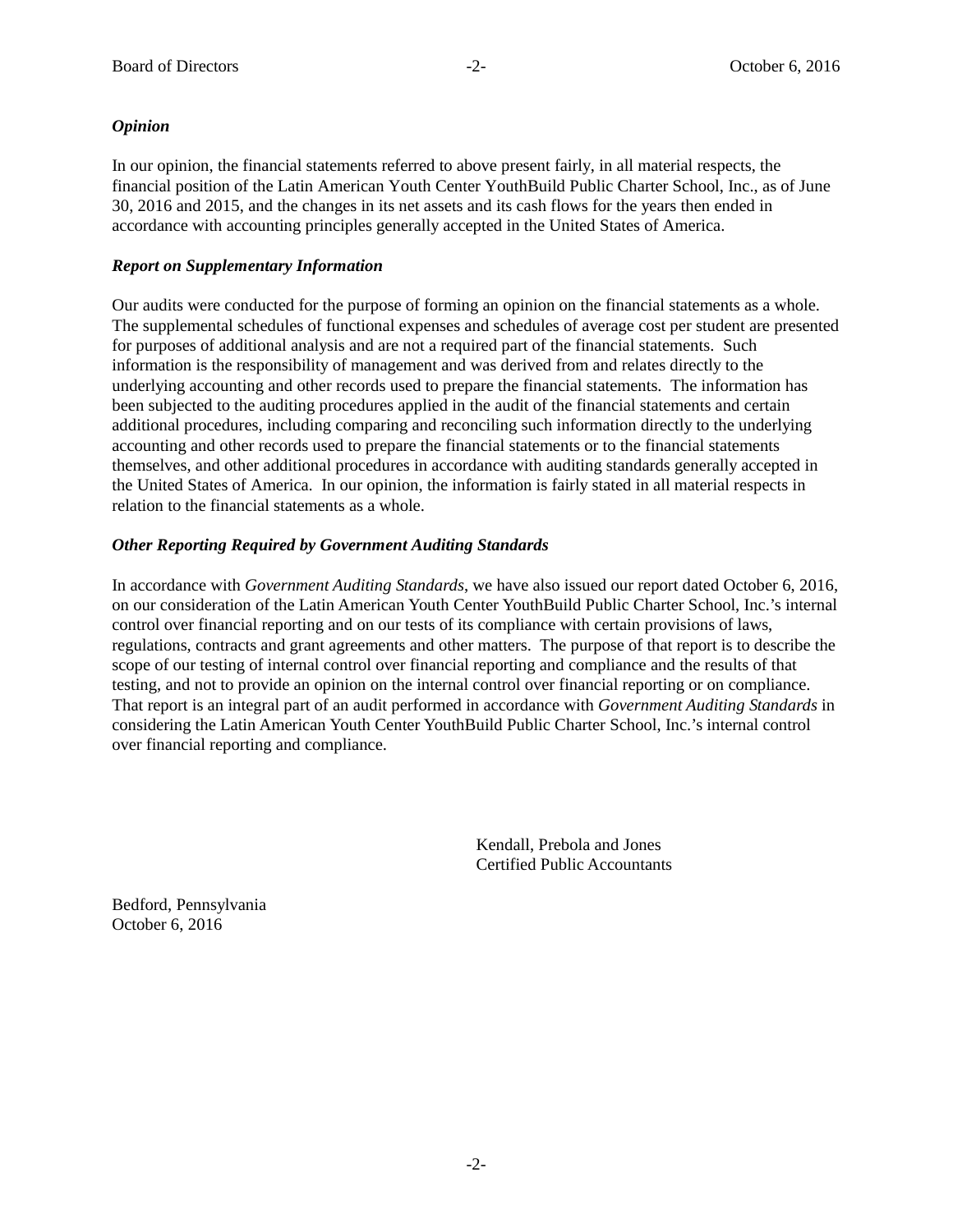# LATIN AMERICAN YOUTH CENTER YOUTHBUILD PUBLIC CHARTER SCHOOL, INC. COMPARATIVE STATEMENTS OF ACTIVITIES FOR THE YEARS ENDED JUNE 30, 2016 AND 2015

|                                              |               | June 30, 2016                      |              | June 30, 2015 |                           |                  |  |
|----------------------------------------------|---------------|------------------------------------|--------------|---------------|---------------------------|------------------|--|
|                                              | Unrestricted  | Temporarily<br>Restricted          | Total        | Unrestricted  | Temporarily<br>Restricted | Total            |  |
| Revenues and Other Support:                  |               |                                    |              |               |                           |                  |  |
| Per Pupil Funding Allocation                 | \$1,974,026   | \$                                 | \$1,974,026  | \$1,748,095   | \$                        | \$1,748,095      |  |
| Per Pupil Funding - Facilities Allowance     | 359,260       |                                    | 359,260      | 344,064       |                           | 344,064          |  |
| <b>Federal Entitlements and Grants</b>       | 571,387       |                                    | 571,387      | 604,534       |                           | 604,534          |  |
| <b>State Government Grants</b>               | 17,621        |                                    | 17,621       | 5,704         |                           | 5,704            |  |
| <b>Private Grants and Contributions</b>      | 27,269        | 40,000                             | 67,269       | 39,043        | 10,000                    | 49,043           |  |
| <b>Donated Services</b>                      |               |                                    |              | 9,710         |                           | 9,710            |  |
| <b>Interest and Dividends</b>                | 4,347         |                                    | 4,347        | 17,609        |                           | 17,609           |  |
| <b>Capital Gains and Realized Gains</b>      | 20,181        |                                    | 20,181       | 3,621         |                           | 3,621            |  |
| Unrealized Gain/(Loss) on Investments        | (18, 597)     |                                    | (18,597)     | (12,760)      |                           | (12,760)         |  |
| <b>Net Assets Released from Restrictions</b> |               |                                    |              |               |                           |                  |  |
| (Satisfaction of Program Restrictions)       | 40,500        | (40,500)                           |              | 10,000        | (10,000)                  |                  |  |
| <b>Total Revenues and Other Support</b>      | \$2,995,994   | \$<br>(500)                        | \$2,995,494  | \$2,769,620   |                           | \$2,769,620      |  |
| Expenses:                                    |               |                                    |              |               |                           |                  |  |
| <b>Educational Services</b>                  | \$2,818,057   | $\boldsymbol{\mathsf{S}}$          | \$2,818,057  | \$2,485,088   | \$<br>$\blacksquare$      | \$2,485,088      |  |
| Fundraising                                  | 17,887        |                                    | 17,887       | 26,408        |                           | 26,408           |  |
| General and Administrative                   | 391,217       |                                    | 391,217      | 378,428       |                           | 378,428          |  |
| <b>Total Expenses</b>                        | \$3,227,161   | \$                                 | \$3,227,161  | \$2,889,924   |                           | \$2,889,924      |  |
| Changes in Net Assets                        | \$ (231,167)  | $\boldsymbol{\mathsf{S}}$<br>(500) | \$ (231,667) | (120, 304)    | \$<br>$\overline{a}$      | \$<br>(120, 304) |  |
| Net Assets, Beginning of Year                | 619,803       | 14,641                             | 634,444      | 740,107       | 14,641                    | 754,748          |  |
| Net Assets, End of Year                      | 388,636<br>\$ | 14,141<br>\$                       | 402,777<br>S | 619,803       | 14,641                    | 634,444          |  |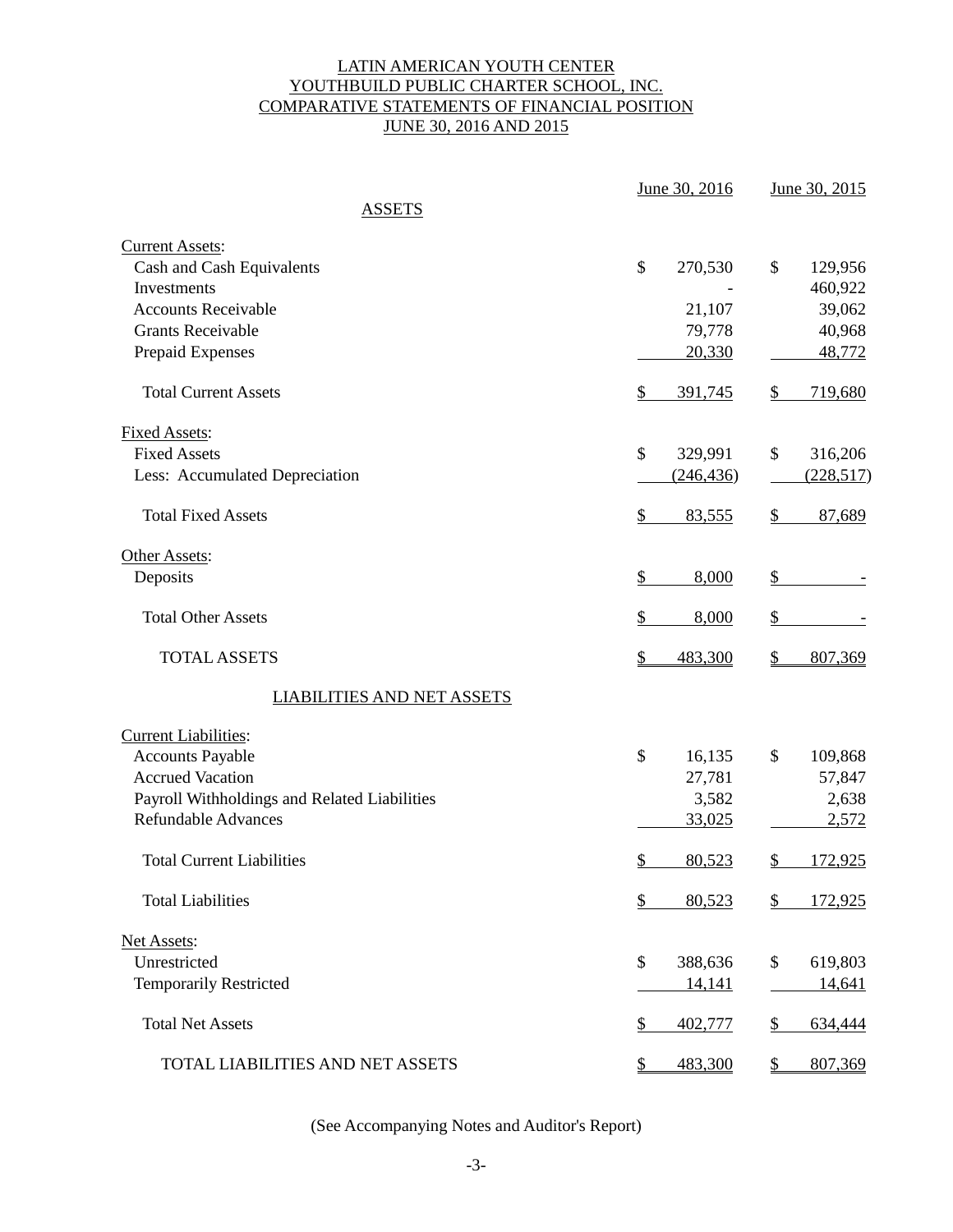### LATIN AMERICAN YOUTH CENTER YOUTHBUILD PUBLIC CHARTER SCHOOL, INC. COMPARATIVE STATEMENTS OF CASH FLOWS FOR THE YEARS ENDED JUNE 30, 2016 AND 2015

|                                                                    |                           | June 30, 2016 | June 30, 2015 |            |
|--------------------------------------------------------------------|---------------------------|---------------|---------------|------------|
| <b>Cash Flows from Operating Activities:</b>                       |                           |               |               |            |
| <b>Changes in Net Assets</b>                                       | $\boldsymbol{\mathsf{S}}$ | (231, 667)    | \$            | (120, 304) |
| Adjustments to Reconcile Changes in Net Assets                     |                           |               |               |            |
| to Net Cash Flows from Operating Activities:                       |                           |               |               |            |
| Depreciation                                                       |                           | 17,919        |               | 19,035     |
| Realized (Gain)/Loss on Investments                                |                           | (20, 181)     |               | 2,149      |
| Unrealized (Gain)/Loss on Investments                              |                           | 18,597        |               | 12,760     |
| Accounts Receivable - (Increase)/Decrease                          |                           | 17,955        |               | (31, 330)  |
| Grants Receivable - (Increase)/Decrease                            |                           | (38, 810)     |               | 15,901     |
| Prepaid Expenses - (Increase)/Decrease                             |                           | 28,442        |               | (24, 857)  |
| Deposits - (Increase)/Decrease                                     |                           | (8,000)       |               |            |
| Accounts Payable - Increase/(Decrease)                             |                           | (93, 733)     |               | 89,019     |
| Accrued Vacation - Increase/(Decrease)                             |                           | (30,066)      |               | (13, 406)  |
| Payroll Withholdings and Related Liabilities - Increase/(Decrease) |                           | 944           |               | 716        |
| Refundable Advances - Increase/(Decrease)                          |                           | 30,453        |               | 2,572      |
| Net Cash Flows from Operating Activities                           | \$                        | (308, 147)    | S             | (47, 745)  |
| <b>Cash Flows from Investing Activities:</b>                       |                           |               |               |            |
| Purchase of Investments                                            | \$                        | (31,779)      | \$            | (150, 496) |
| Proceeds on Sale of Investments                                    |                           | 494,285       |               | 84,051     |
| <b>Purchase of Fixed Assets</b>                                    |                           | (13,785)      |               | (8,969)    |
| Net Cash Flows from Investing Activities                           | \$                        | 448,721       | \$            | (75, 414)  |
| Net Increase/(Decrease) in Cash and Cash Equivalents               | \$                        | 140,574       | \$            | (123, 159) |
| Cash and Cash Equivalents at Beginning of Year                     |                           | 129,956       |               | 253,115    |
| Cash and Cash Equivalents at End of Year                           | \$                        | 270,530       | \$            | 129,956    |

# Supplemental Disclosures:

a) No income taxes were paid during the years ended June 30, 2016 and 2015.

b) No interest was paid during the years ended June 30, 2016 and 2015.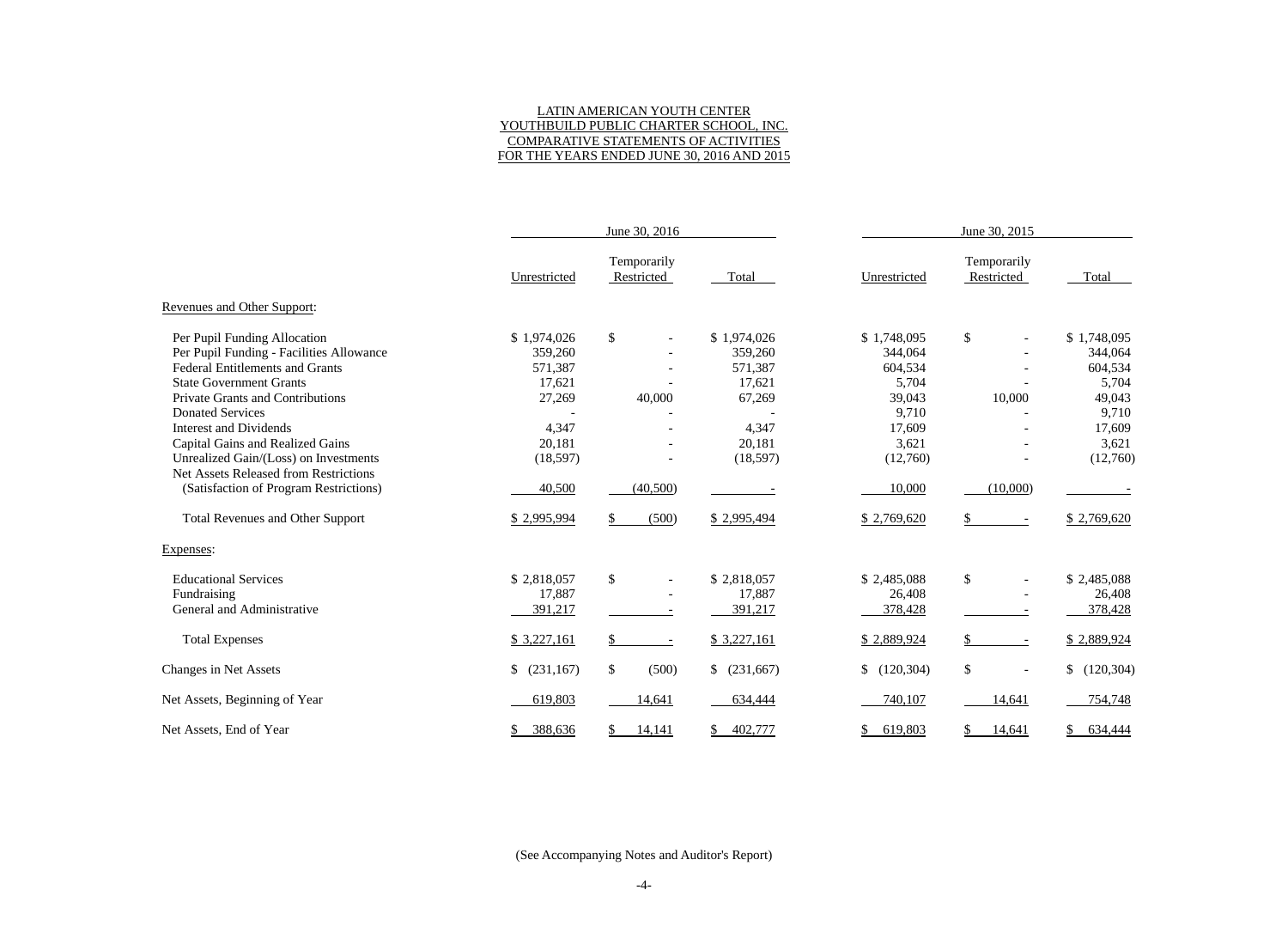The Latin American Youth Center YouthBuild Public Charter School (YouthBuild PCS), a District of Columbia non-profit organization, was incorporated on October 7, 2004 exclusively for educational purposes. YouthBuild PCS operates as part of the District of Columbia's public school system, focusing exclusively on disconnected youth - young men and women between the ages of 16-24 who are neither employed nor enrolled in an academic institution. Through its programs, YouthBuild PCS seeks to transform the lives of disconnected youth by offering a program, in English and Spanish, that combines rigorous academic instruction with vocational training, life and employability skills-building, and community service.

One of few alternative schools in the District, YouthBuild PCS' program is designed to provide students with opportunities to succeed, including access to post-secondary education and employment. Students participate in a comprehensive academic program in a non-traditional learning environment while contributing to their community through development of housing for low-income residents of the District of Columbia. Small by design, YouthBuild PCS' nurturing learning community utilizes innovative, evidence-based strategies with demonstrated effectiveness in increasing numeracy and literacy rates among its target demographic.

Per pupil funding from the District of Columbia Government serves as YouthBuild PCS' primary source of support.

### 1. SUMMARY OF SIGNIFICANT ACCOUNTING POLICIES:

The significant accounting policies of the Charter School are summarized below:

(a) Basis of Accounting and Presentation:

The accompanying financial statements have been prepared on the accrual basis of accounting, which presents financial position, activities, functional expenses, and cash flows in accordance with accounting principles generally accepted in the United States of America.

(b) Revenue Recognition:

#### **Contributions**

The Charter School has adopted Financial Accounting Standards Board ASC No. 958-605-25, *Accounting for Contributions Received and Contributions Made.* As such, contributions are recognized as revenue when they are received or unconditionally pledged.

All contributions are available for unrestricted use unless specifically restricted by the donor. Contributions and promises to give with donor imposed conditions are recognized as unrestricted support when the conditions on which they depend are substantially met. Contributions and promises to give with donor imposed restrictions are reported as temporarily restricted support. Unconditional promises to give due in the next year are recorded at their net realizable value. An allowance for uncollectible contributions receivable is provided based upon management's judgement, including such factors as prior collection history and type of contribution.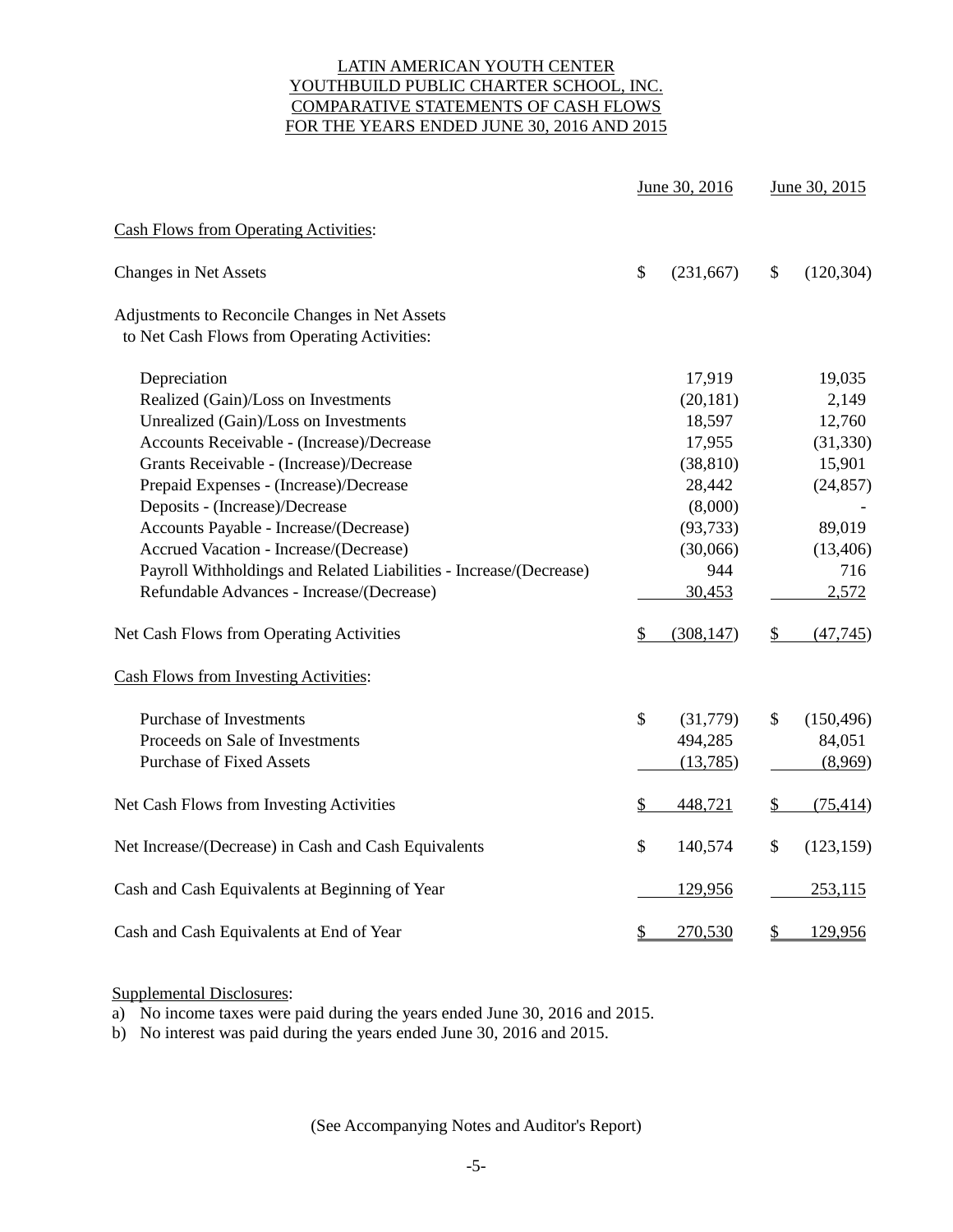### 1. SUMMARY OF SIGNIFICANT ACCOUNTING POLICIES: (Continued)

#### (b) Revenue Recognition: (Continued)

#### **Contributions** (Continued)

The Charter School reports gifts of equipment as unrestricted support unless explicit donor stipulations specify how the donated assets must be used. The Charter School reports expirations of donor restrictions when the donated or acquired assets are placed in service.

#### **Federal and Charter School Funding**

The Latin American Youth Center YouthBuild Public Charter School receives a student allocation from the District of Columbia as well as federal funding to cover the cost of academic expenses. The student allocation is on a per pupil basis and includes the academic year funding, special education funding and a facilities allotment, as well as funding for English as a second language. The YouthBuild Public Charter School recognizes this funding in the year in which the school term is conducted. Funding received in advance of the school term is recorded as a refundable advance.

Federal entitlements are recognized based on the allowable costs incurred.

(c) Corporate Taxes:

The Latin American Youth Center YouthBuild Public Charter School is exempt from federal and state income taxes (other than on unrelated business income) under the provisions of Section  $501(c)(3)$  of the Internal Revenue Code and similar state income tax laws. Exemption from District of Columbia income taxes was granted to the Charter School effective November 19, 2004. Accordingly, no provisions for income taxes have been provided for in the accompanying financial statements. The organization has been classified as other than a private foundation under Section 509(a)(1) of the Internal Revenue Code and accordingly contributions qualify as a charitable tax deduction by the contributor under Section  $170(b)(i)(A)(ii)$ . The school did not have any net unrelated business income for the year ended June 30, 2016.

The Latin American Youth Center YouthBuild Public Charter School is also exempt from District of Columbia sales and personal property taxes.

(d) Grants:

Grant revenues are received primarily from Federal agencies and the District of Columbia Government. These grants are subject to financial and compliance audits by the grantor agencies. Such audits could result in a request for reimbursement by the agency for expenditures disallowed under the terms and conditions of the appropriate grantor. No provision for possible adjustment has been made in the accompanying financial statements because, in the opinion of management, such adjustment, if any, would not have a material effect on the financial statements.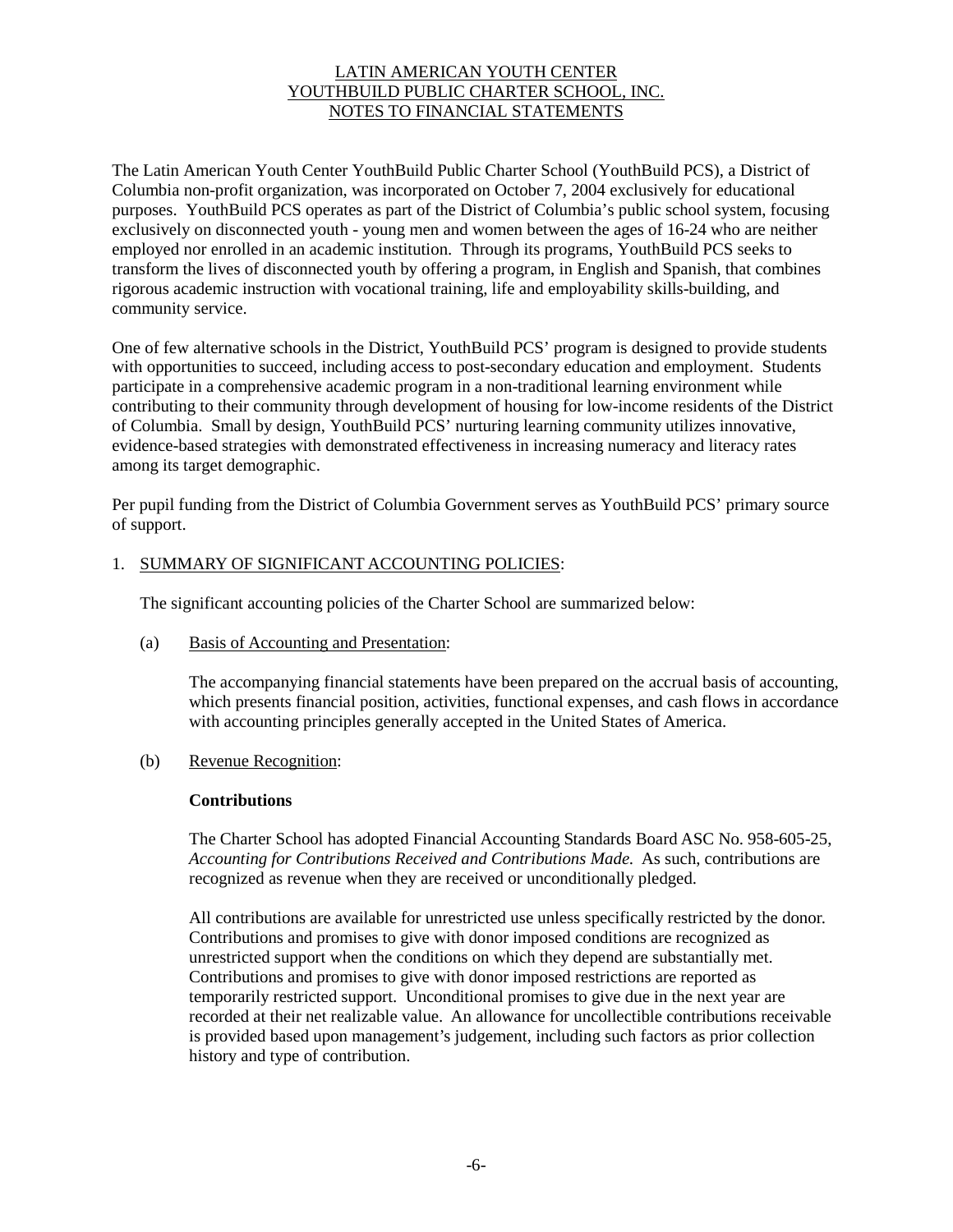#### 1. SUMMARY OF SIGNIFICANT ACCOUNTING POLICIES: (Continued)

#### (d) Grants: (Continued)

Cash receipts in excess of costs incurred for grants are reflected as refundable advances until they are expended for the purpose of the grant, at which time they are recognized as unrestricted support. Costs incurred in excess of cash received are reflected as grants receivable.

#### (e) Net Assets:

The Charter School has adopted Financial Accounting Standards Board ASC No. 958-205-05, *Financial Statements of Not-for-Profit Organizations*. Under FASB ASC No. 958-205-05, the Charter School is required to report information regarding its financial position and activities according to three classes of net assets.

Net assets and revenues, expenses, gains, and losses are classified based on the existence or absence of donor-imposed restrictions. Accordingly, net assets of the Charter School and changes therein are classified and reported as follows:

#### **Unrestricted Net Assets**

Net assets that are not subject to donor-imposed restrictions and over which the Board of Directors has discretionary control. This classification includes net assets subject to donorimposed conditions, which have been met in the current year and net assets subject to donorimposed restrictions that have been released from restrictions.

#### **Temporarily Restricted Net Assets**

Net assets subject to donor-imposed restrictions that may or will be met, either by actions of the Charter School and/or the passage of time. When a restriction expires, temporarily restricted net assets are reclassified to unrestricted net assets and reported in the statement of activities as net assets released from restrictions.

Temporarily restricted net assets were available at year end for the following purpose:

|                                                                  | June 30, 2016   | June 30, 2015   |
|------------------------------------------------------------------|-----------------|-----------------|
| General Operations - Time Restricted<br>Scholarship Fund - Hines | 10,000<br>4.141 | 10,000<br>4.641 |
| Total                                                            | 14. 14 1        | l 4 64          |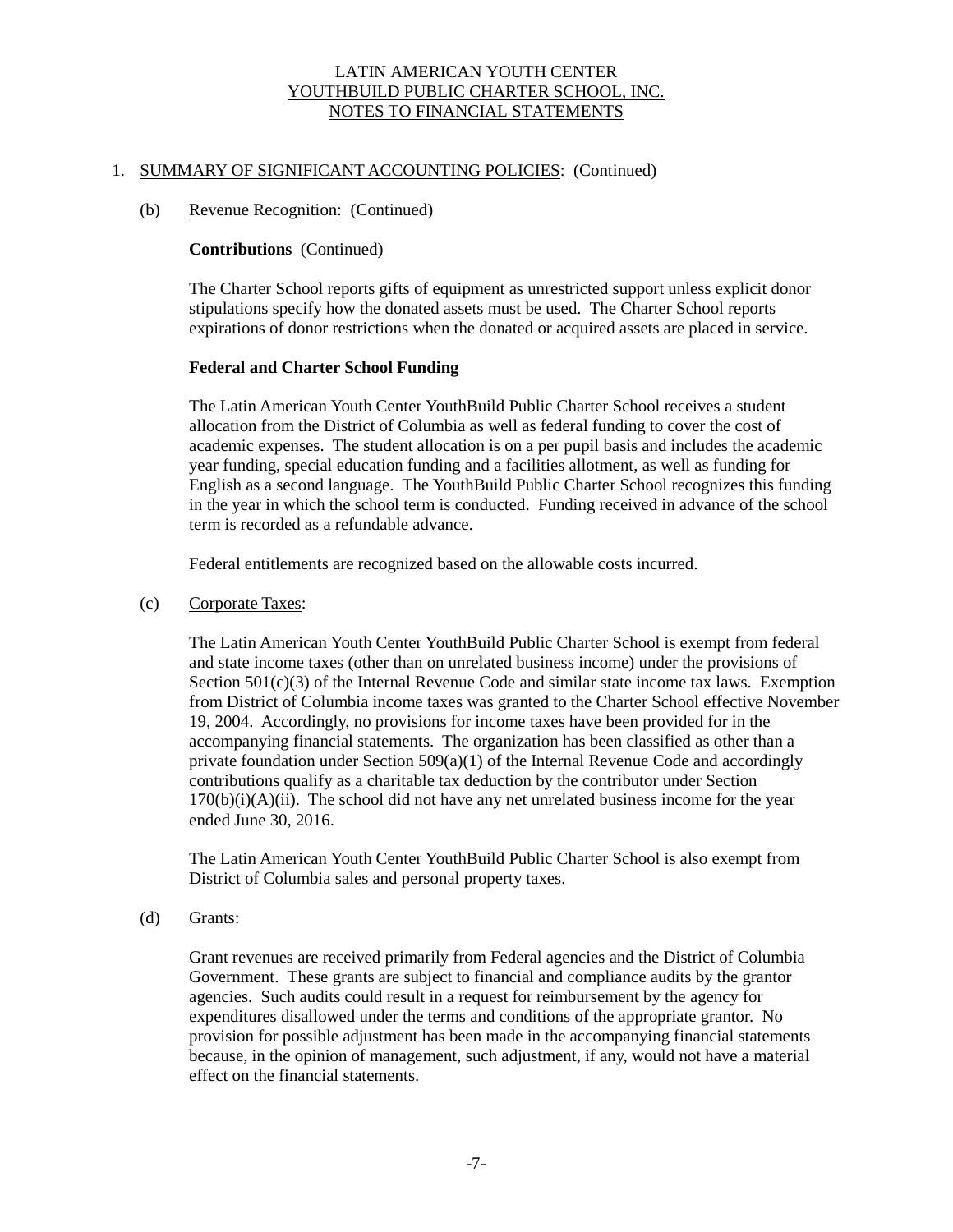### 1. SUMMARY OF SIGNIFICANT ACCOUNTING POLICIES: (Continued)

#### (e) Net Assets: (Continued)

### **Temporarily Restricted Net Assets** (Continued)

Net assets were released from donor restrictions by incurring expenses satisfying the restricted purpose, the passage of time, or by occurrence of events specified by donors for the following activities:

|                                                                                | June 30, 2016           | June 30, 2015 |        |  |
|--------------------------------------------------------------------------------|-------------------------|---------------|--------|--|
| Share Fund<br>General Operations - Time Restricted<br>Scholarship Fund - Hines | 30,000<br>10,000<br>500 |               | 10,000 |  |
| <b>Total Released</b>                                                          | 40.500                  |               |        |  |

#### **Permanently Restricted Net Assets**

Net assets subject to donor-imposed stipulations that requires the net assets be maintained permanently by the Charter School. Generally, the donors of these assets permit the use of all or part of the income earned on any related investments for general or specific purposes. The Charter School did not have any permanently restricted net assets as of June 30, 2016 or 2015.

#### (f) Donated Services and Materials:

Donated services and materials are recognized as contributions in accordance with FASB ASC 958, *Accounting for Contributions Received and Contributions Made*, if the services received create or enhance nonfinancial assets or require specialized skills, and are provided by individuals possessing those skills, and would typically need to be purchased if not provided by donation. Contributed services and promises to give services that do not meet the above criteria are not recognized. In-kind contributions for professional services are recorded in the Statement of Activities at estimated fair value and recognized as revenue and expense in the period they are received.

The estimated value of donated services has been recorded in the financial statements as follows:

|                       | June 30, 2016            | June 30, 2015 |  |  |
|-----------------------|--------------------------|---------------|--|--|
| <b>Legal Services</b> | $\overline{\phantom{0}}$ | .710          |  |  |
| Total                 |                          |               |  |  |

The time contributed by the members of the Latin American Youth Center YouthBuild Public Charter School's Board of Directors is uncompensated and is not reflected as donated services.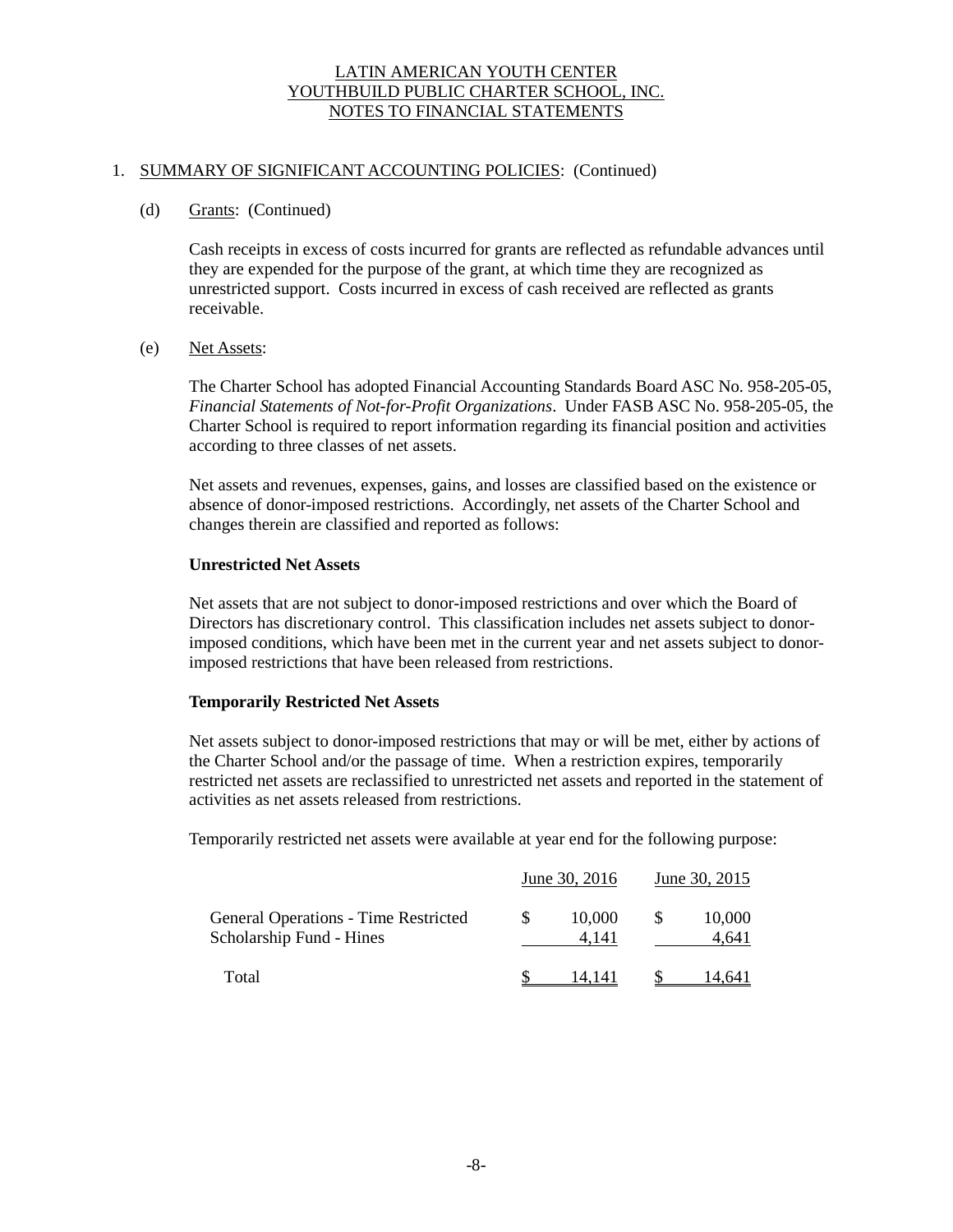### 1. SUMMARY OF SIGNIFICANT ACCOUNTING POLICIES: (Continued)

#### (g) Basic Programs:

YouthBuild PCS is an alternative high school for young people seeking to transform their lives by re-engaging in their education in a non-traditional school environment. YouthBuild PCS prepares students for post-secondary education and the workplace by offering, in English and Spanish, academic, vocational and workforce development programs.

YouthBuild PCS is comprised of four core program areas: academic instruction, workforce development, transition services, and support services. Collectively, these core programs allow YouthBuild PCS to provide comprehensive instruction, interventions, services, and support to students and successfully prepare them for the workforce and/or postsecondary education.

Our academic instruction program equips students with the knowledge and skills needed to obtain a high school equivalency credential. Students are instructed in five major content areas, which includes reading, writing, math, science, and social studies.

The Workforce Training Program is comprised of vocational education classes and on-site training. Together, the two components provide our students with the opportunity to develop employability skills and earn industry-recognized certifications.

The Transition Services Program works to ensure that students are successfully prepared to enter a career that will provide a living wage. Career development opportunities are offered including job fairs, job shadowing, internships and college tours. The Transition Services Program expense is included as part of the Workforce Training Program in the schedule of functional expenses.

Our Support Services Program has a singular focus to assist students with overcoming challenges, barriers and obstacles that impede their ability to be successful in school and, ultimately, in life. Specific services provided include substance abuse counseling, individual/ group counseling, assistance with obtaining housing, daycare, and medical insurance.

### **Respect, Community, Responsibility, Dignity**

YouthBuild PCS helps young people with challenging life circumstances to develop respect for themselves and others, find a sense of belonging and responsibility, and lead productive lives with dignity. The experience at YouthBuild PCS reflects real life and promotes a sense of personal responsibility through a consistently enforced code of conduct that fosters individual accountability and positive group norms. YouthBuild PCS students also receive a stipend to help meet family commitments, defray transportation costs, and to incentivize completion of the program.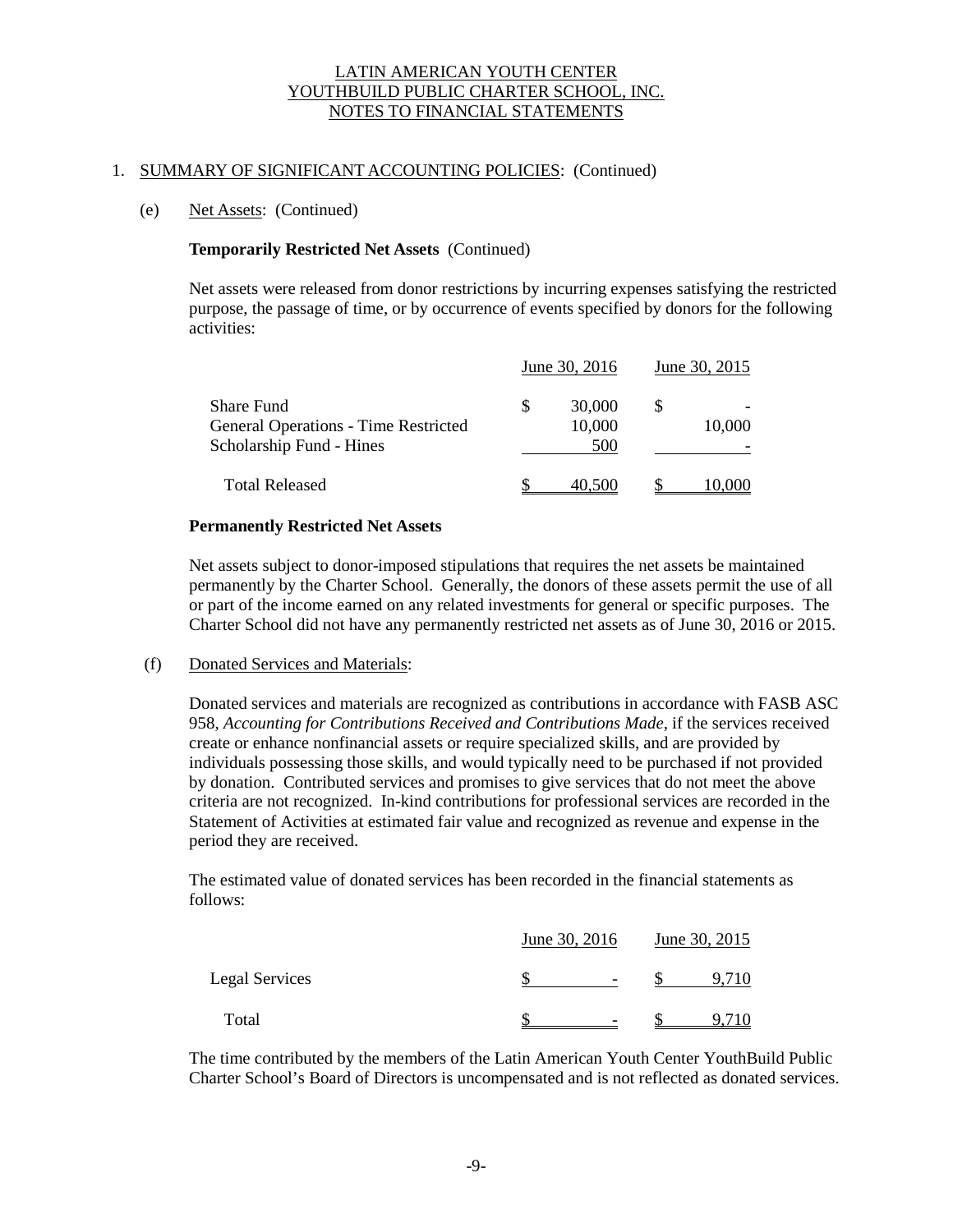### 1. SUMMARY OF SIGNIFICANT ACCOUNTING POLICIES: (Continued)

### (g) Basic Programs: (Continued)

### **A Win-Win Solution**

Statistics show that students who drop out of high school are more likely to live in poverty and suffer from unemployment, poor health, substance abuse, and violence. Such students need and deserve a second chance to establish stable, productive adult lives. While YouthBuild PCS encourages students to pursue higher educational goals, we recognize that some may choose to enter the workforce upon graduation. YouthBuild PCS ensures that our students have the skills and credentials to do so.

# **Locally Grounded Part of a Nation-Wide Movement**

The YouthBuild model has proven to be an effective change agent in the lives of disconnected youth. YouthBuild PCS is part of a 260+-member national network using an effective, tested model developed in 1978. Through YouthBuild, more than 130,000 youth nationwide have transformed their lives through education, rebuilt their communities, and created more than 28,000 units of affordable housing since 1994.

In addition to the strong national model, YouthBuild PCS leverages additional support from local nonprofit organizations, such as the Latin American Youth Center, that have extensive experience in providing services to underserved communities.

### (h) Functional Expense Allocation Policies and Procedures:

Management has elected to prepare a schedule of functional expenses that is presented as supplemental information to the financial statements. The schedule of functional expenses presents an allocation of each expense category between program services, general and administrative, and fundraising activities. Program service costs pertain to educating students. General and administrative costs pertain to supporting activities. Fundraising expenses relate to fundraising activities such as soliciting contributions and special events.

Management has established functional expense allocation policies and procedures based on a reasonable analysis of cost drivers and reasonable allocation estimates based on financial results and industry standards.

Direct costs, where identifiable, are allocated in whole to the appropriate functional category. Direct student expenses (textbooks, materials, instructional supplies, assessment material, contract educational services, and field trips) are allocated entirely to program services.

Personnel expenses for salaries, payroll taxes and employee benefit plans are allocated based on job descriptions and management estimates of time spent on particular activities. Personnel expenses for salaries are divided into employee categories (executive, teachers, other educational staff, etc.) and then a percentage of time spent on program services, general and administrative activities, and fundraising activities is applied. All other personnel expenses (benefits, payroll taxes, staff development) are allocated based on the weighted average allocation of the direct salaries.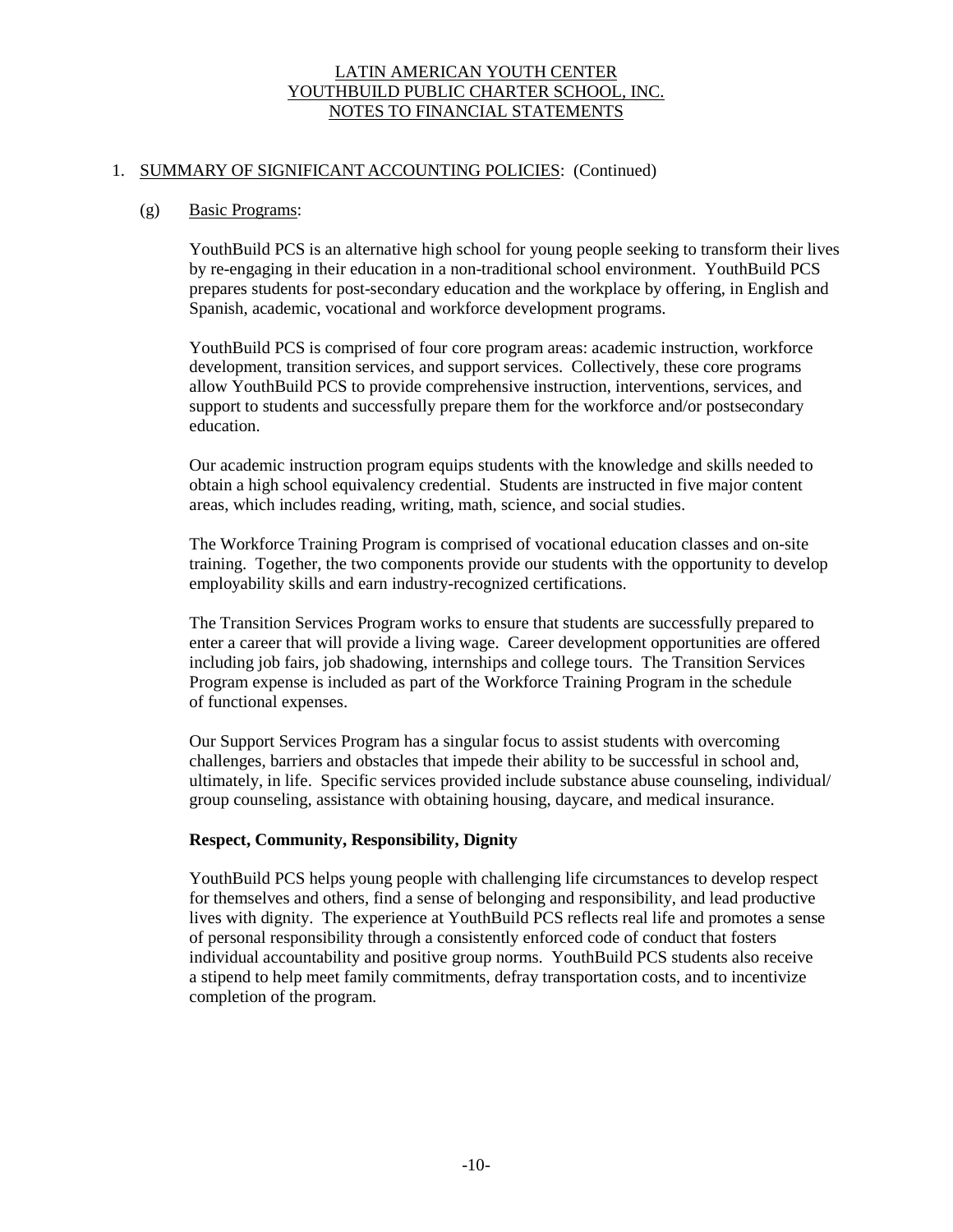# 1. SUMMARY OF SIGNIFICANT ACCOUNTING POLICIES: (Continued)

#### (h) Functional Expense Allocation Policies and Procedures: (Continued)

For other expenses where it would not be appropriate to designate 100 percent as a program service cost, general and administrative cost, or fundraising cost, the allocation formula for personnel expenses is utilized for cost allocation purposes.

### (i) Use of Estimates:

The preparation of financial statements in conformity with accounting principles generally accepted in the United States of America requires management to make estimates and assumptions that affect the reported amounts of assets, liabilities, the disclosure of contingent assets and liabilities at the date of the financial statements, and the reported amounts of support and revenues and expenses during the reporting period. Actual results could differ from those estimates.

### (j) Recognition of Salary Expense:

Salary expense is recognized in the year the service is rendered, which coincides with the academic year. Salaries unpaid at June 30 are recognized as expense and accrued salaries.

#### (k) Fair Value of Certain Financial Instruments:

Some of the Charter School's financial instruments are not measured at fair value on a recurring basis but nevertheless are recorded at amounts that approximate fair value due to their liquid or short-term nature. Such accounts include cash, accounts receivable, prepaid expenses, accounts payable, and accrued expenses.

### 2. ACCOUNTING FOR UNCERTAIN TAX POSITIONS:

Accounting principles generally accepted in the United States of America provide consistent guidance for the accounting for uncertainty in income taxes recognized in the Charter School's financial statements and prescribe a threshold of "more likely than not" for recognition of tax positions taken or expected to be taken in a tax return. The Latin American Youth Center YouthBuild Public Charter School performed an evaluation of uncertain tax positions for the year ended June 30, 2016, and determined that there were no matters that would require recognition in the financial statements or that may have any effect on its tax-exempt status. As of June 30, 2016, the statute of limitations for tax years 2012 through 2014 remains open with the U.S. federal jurisdiction or the various states and local jurisdictions in which the organization files tax returns. It is the Charter School's policy to recognize interest and/or penalties related to uncertain tax positions, if any, in income tax expense. As of June 30, 2016, the Charter School had no accruals for interest and/or penalties.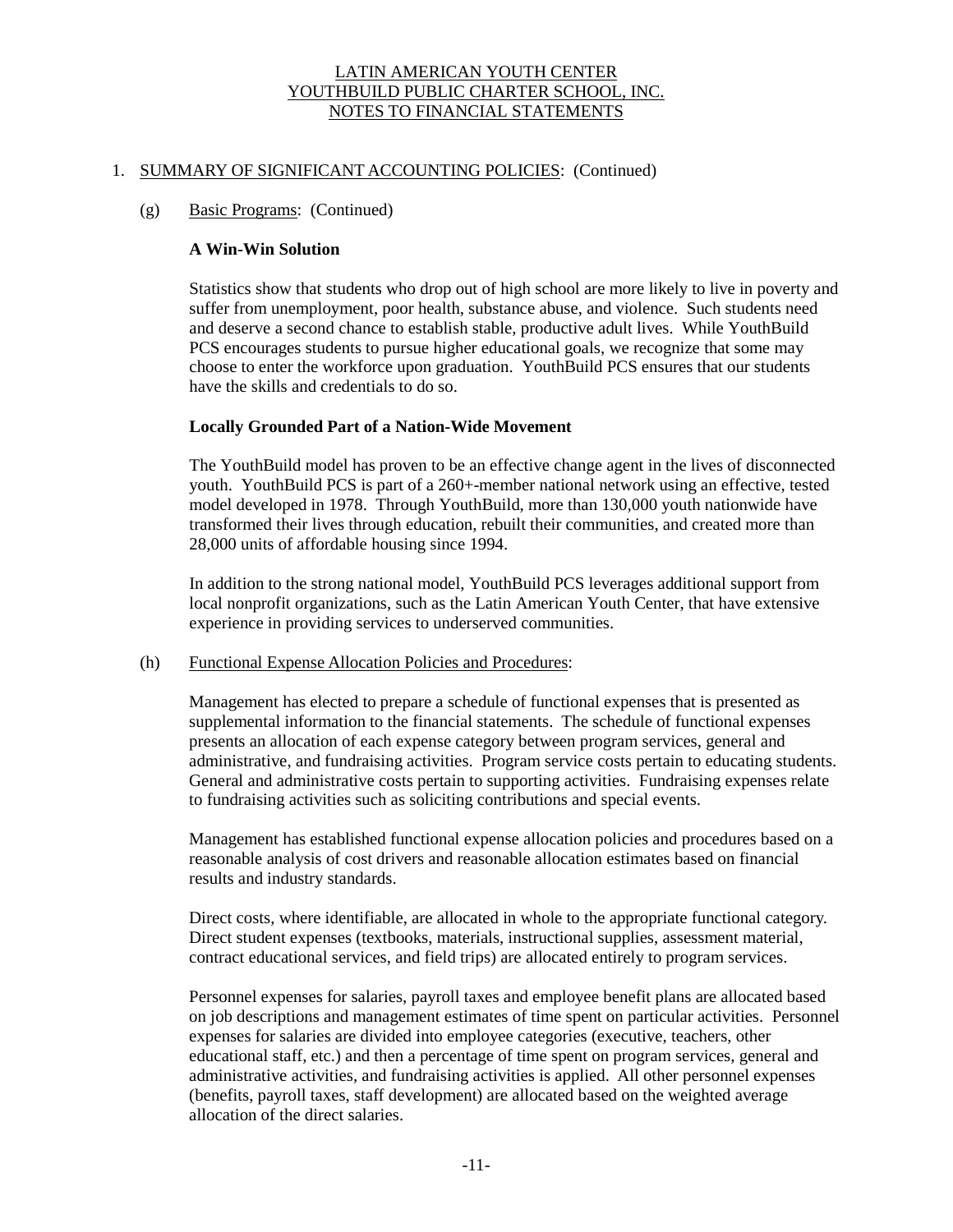# 3. CASH AND CASH EQUIVALENTS:

Cash at June 30, 2016 and 2015, totaled \$270,530 and \$129,956, respectively, and consisted of the following:

|                                          |  | June 30, 2016 | June 30, 2015 |         |  |
|------------------------------------------|--|---------------|---------------|---------|--|
| <b>Interest Bearing Checking Account</b> |  | 270,530       |               |         |  |
| Money Market Checking Account            |  |               |               | 25,337  |  |
| Non-Interest Bearing Checking Account    |  |               |               | 3,095   |  |
| Money Market Mutual                      |  |               |               | 101,524 |  |
| Total                                    |  |               |               |         |  |

For purposes of the cash flow statement and financial statement presentation, cash and cash equivalents are short term, highly liquid investments with maturities of three months or less.

As of June 30, 2015, \$101,524 was held in money market funds that are not federally insured. Management has minimized their risk related to these money funds by investing in high quality short term securities. The money market fund seeks to maintain a share price of \$1.00. These money market funds are managed by Keeney Financial Group of LPL Financial.

The Latin American Youth Center YouthBuild Public Charter School maintains its operating funds in one financial institution. These accounts are covered under the Federal Deposit Insurance Corporation (FDIC) Program. Federal Deposit Insurance Corporation insurance coverage is \$250,000 per account category. Deposits held in non-interest-bearing transaction accounts are aggregated with any interest-bearing deposits and the combined total insured up to \$250,000.

As of June 30, 2016 and 2015, \$53,210 and \$-0-, respectively, of the bank balance was deposited in excess of Federal Deposit Insurance Corporation limits. Due to increased cash flows at certain times during the year, the amount of funds at risk may have been greater than at year end. The Latin American Youth Center YouthBuild Public Charter School was at risk for the funds held in excess of the insured amounts. The Charter School has not experienced any losses related to this account and does not believe it is exposed to any significant credit risk on cash and cash equivalents.

### 4. INVESTMENTS:

The Latin American Youth Center YouthBuild Public Charter School invested in equity and debt securities during the year, which are subject to market fluctuations. Investments in debt and equity securities have been measured at fair value and are recorded as such in the statement of financial position. The fair values for marketable debt and equity securities are based on quoted market prices. Unrealized gains and losses are included in the change in net assets. Investments are managed by Keeney Financial Group of LPL Financial.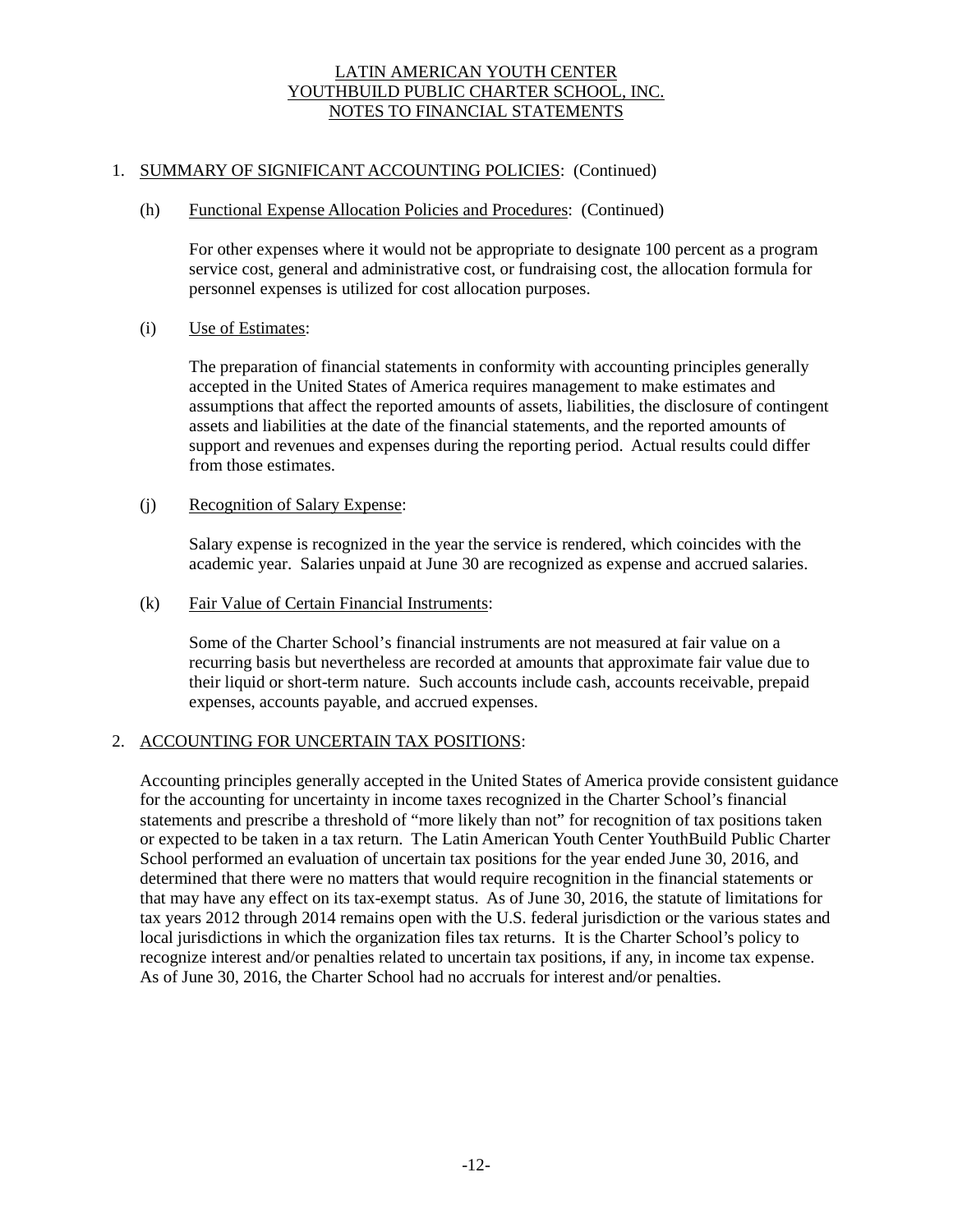### 4. INVESTMENTS: (Continued)

#### Fixed Income:

This category includes domestic and international fixed income securities that primarily focus in debt or debt-like securities, including debt obligations issued or guaranteed by United States or foreign governments. The investment manager will generally acquire positions in debt securities and currencies that are rated investment grade (i.e., rated at least BBB-) by Standard and Poor's Credit Market Services, a division of the McGraw-Hill Companies, Inc., or Baa3 by Moody's Investors Services, Inc., or if unrated, an equivalent rating determined by the investment manager in his sole discretion. The investment manager seeks to retain a reasonable diversification of investments across countries and, consequently, will normally incur some exposure to foreign currencies. As of the end of the periods, all investments in this category may be redeemed with no restrictions.

#### Equity:

This category includes investments in funds that focus on domestic and international equities. The underlying assets are liquid and the funds' managers provide details of those assets. As of the end of the periods, all of the investments in the category can be redeemed with no restrictions.

A comparison of the carrying value of these financial instruments at year end were as follows:

| June 30, 2015                                      | Cost               | Gross<br>Unrealized<br>Gains | Gross<br>Unrealized<br>Losses | Fair<br>Value      |
|----------------------------------------------------|--------------------|------------------------------|-------------------------------|--------------------|
| <b>Equity Securities</b><br><b>Debt Securities</b> | 304,930<br>137,395 | \$<br>19,050<br>4,653        | \$<br>(5.106)                 | 318,874<br>142,048 |
| Total - Investments                                | 442,325            | 23,703                       | (5,106)                       | 460,922            |

Unrealized gains and losses on investments are based on the difference between book value and fair value. Net unrealized gains/(losses) at June 30, 2016 and 2015, were \$-0- and \$18,597, respectively.

The composition of investment return at June 30, 2016 and 2015, all of which was recorded as unrestricted support, consisted of the following:

|                                       |   | June 30, 2016 | June 30, 2015 |          |  |
|---------------------------------------|---|---------------|---------------|----------|--|
| Interest                              | S | 872           | S             | 693      |  |
| Dividends                             |   | 3,475         |               | 16,916   |  |
| <b>Capital Gain Distributions</b>     |   |               |               | 5,770    |  |
| Realized Gains/(Loss)                 |   | 20,181        |               | (2,149)  |  |
| Unrealized Gain/(Loss) on Investments |   | (18, 597)     |               | (12,760) |  |
| Total                                 |   | 5.931         |               | 8.47(    |  |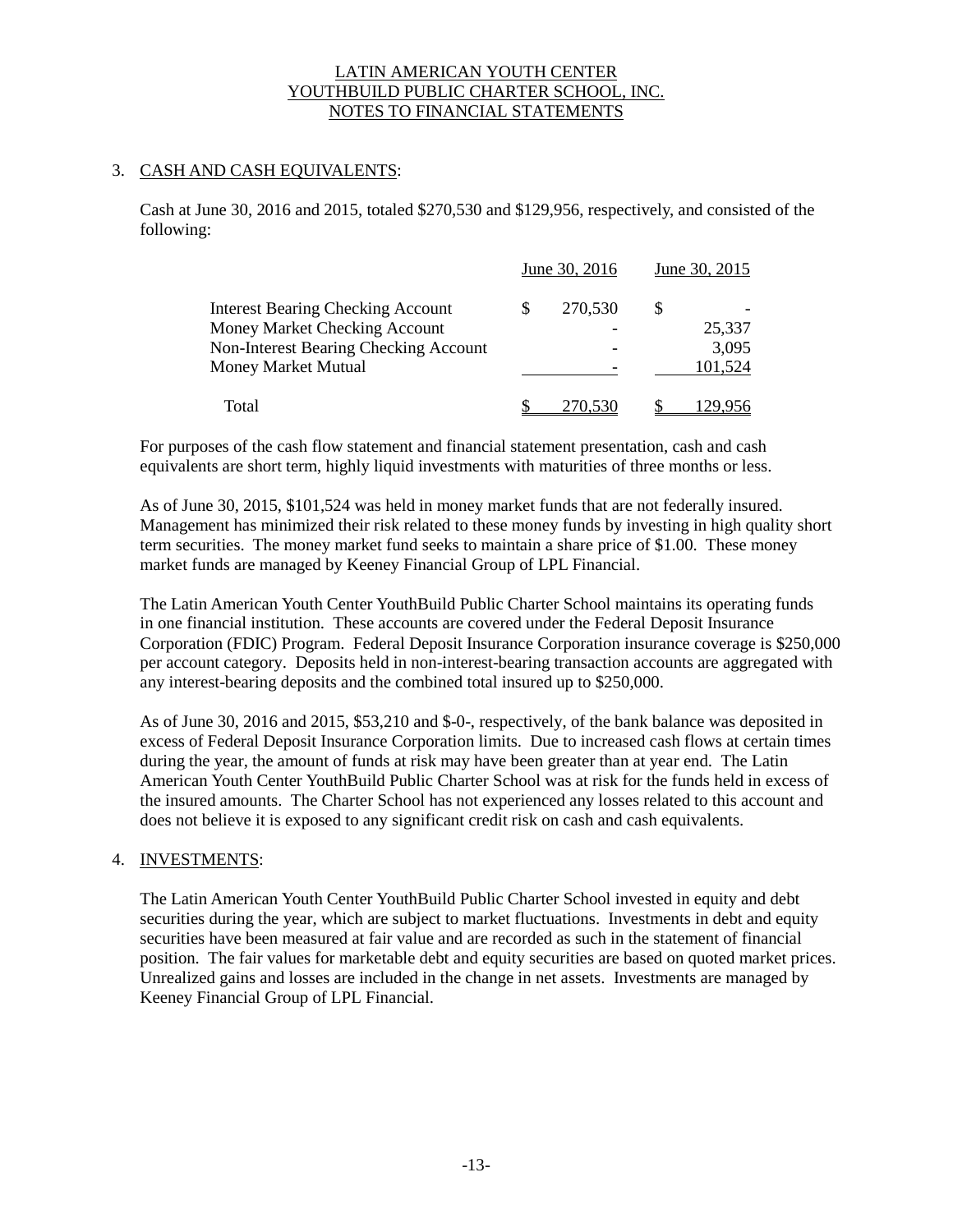# 5. FAIR VALUE MEASUREMENTS:

Financial Accounting Standards Board ASC No. 820-10, *Fair Value Measurements,* establishes a framework for measuring fair value. Fair value is defined as the price that would be received to sell an asset or paid to transfer a liability in an orderly transaction between market participants at the measurement date. That framework provides a fair value hierarchy that prioritizes the inputs to valuation techniques used to measure fair value. The hierarchy gives the highest priority to unadjusted quoted prices in active markets for identical assets or liabilities (level 1 measurements) and the lowest priority to unobservable inputs (level 3 measurements). The three levels of the fair value hierarchy under FASB ASC No. 820-10 are described below:

- Level 1 Valuation methodology are quoted prices (unadjusted) for identical assets or liabilities in active markets that the organization has the ability to access.
- Level 2 Inputs to the valuation methodology include:
	- Quoted prices for similar assets or liabilities in active markets;
	- Quoted prices for identical or similar assets or liabilities in inactive markets;
	- Inputs other than quoted prices that are observable for the asset or liability;
	- Inputs that are derived principally from or corroborated by observable market data by correlation or other means.

If the asset or liability has a specified (contractual) term, the Level 2 input must be observable for substantially the full term of the asset or liability.

Level 3 - Inputs to the valuation methodology are unobservable (supported by little or no market activity) and not corroborated by market data. Unobservable inputs reflect the organization's estimate of what hypothetical market participants would use to determine a transaction price for the asset or liability at the reporting date.

The asset's or liability's fair value measurement level within the fair value hierarchy is based on the lowest level of any input that is significant to the fair value measurement. Valuation techniques used need to maximize the use of observable inputs and minimize the use of unobservable inputs.

Following is a description of the valuation methodologies used for assets measured at fair value. There have been no changes in the methodologies used at June 30, 2016.

*Mutual Funds:* Valued at the net asset value ("NAV") of shares held by the organization at year end.

The methods described above may produce a fair value calculation that may not be indicative of net realizable value or reflective of future fair values. Furthermore, while the organization believes its valuation methods are appropriate and consistent with other market participants, the use of different methodologies or assumptions to determine the fair value of certain financial instruments could result in a different fair value measurement at the reporting date.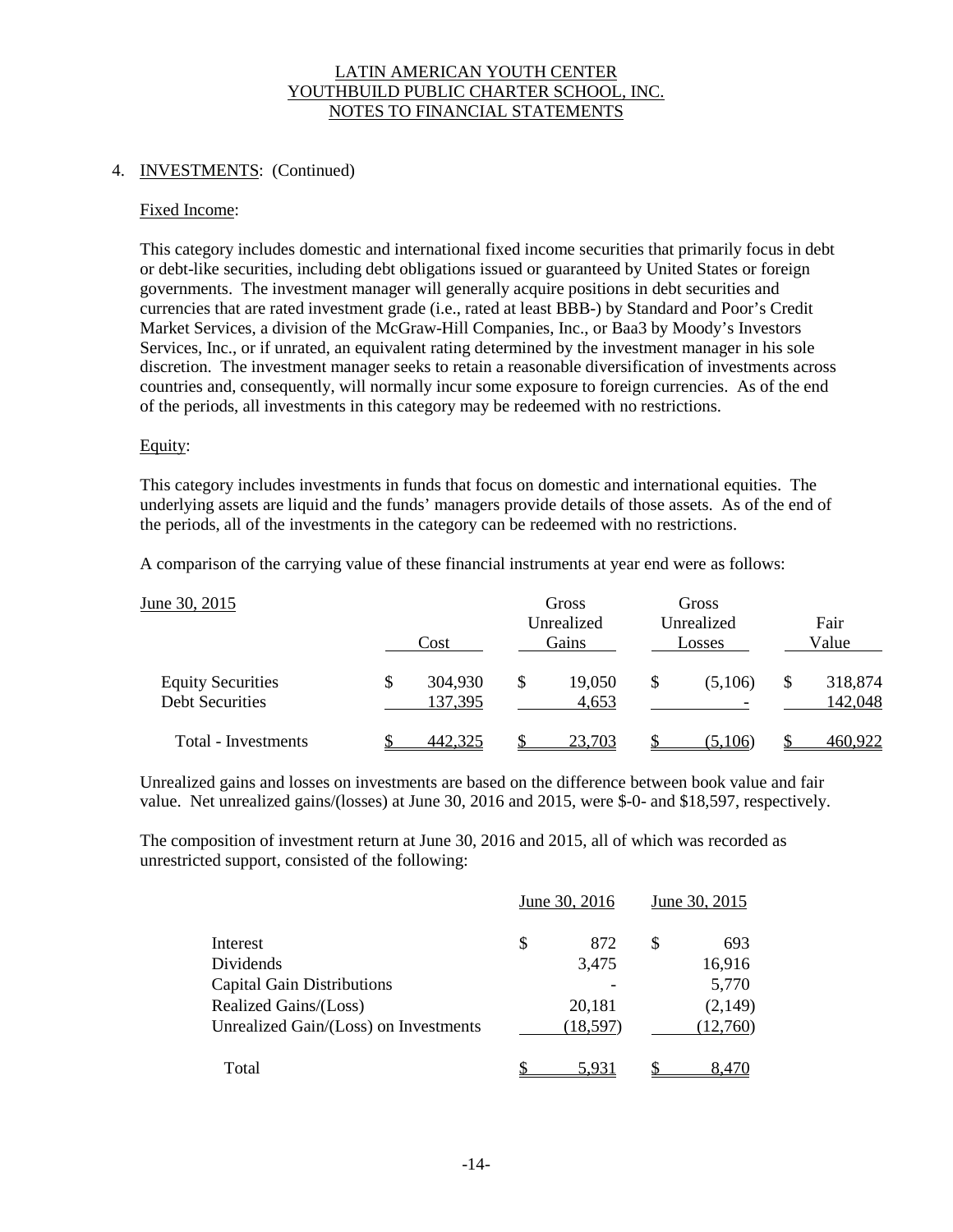# 5. FAIR VALUE MEASUREMENTS: (Continued)

The following table sets forth by level, within the fair value hierarchy, the organization's assets at fair value as of June 30, 2015:

|                                                    | Level 1            | Level 2 |                               | Level 3 |                          | Total              |
|----------------------------------------------------|--------------------|---------|-------------------------------|---------|--------------------------|--------------------|
| <b>Equity Securities</b><br><b>Debt Securities</b> | 318,874<br>142,048 |         | $\overline{\phantom{0}}$<br>- |         | $\overline{\phantom{0}}$ | 318,874<br>142,048 |
| <b>Total Assets at Fair Value</b>                  | 460.922            |         |                               |         |                          | 460.922            |

#### 6. ACCOUNTS AND GRANTS RECEIVABLE:

Accounts and grants receivable are current and considered to be fully collectible by management. Balances as of June 30, 2016 and 2015 consisted of the following:

|                                                                                                                                                           | June 30, 2016         | June 30, 2015 |                           |
|-----------------------------------------------------------------------------------------------------------------------------------------------------------|-----------------------|---------------|---------------------------|
| <b>Accounts Receivable</b><br>Per Pupil Funding - OSSE<br>Reimbursable Expenses                                                                           | \$<br>15,424<br>3,366 | \$            | 36,518<br>2,344           |
| Employee<br>Total                                                                                                                                         | 2,317<br>21,107       |               | 200<br>39,062             |
| <b>Grants Receivable</b>                                                                                                                                  | \$                    | \$            |                           |
| AmeriCorps<br>District of Columbia - Vocational Education<br>U.S. Department of Labor - YouthBuild Program<br>D.C. Grant (OSSE) - Schools Technology Fund | 50,803<br>28,975      |               | 11,244<br>24,020<br>5,704 |
| Total                                                                                                                                                     | 79.778                |               | 40,968                    |

The Charter School's accounts and grants receivable consists of unsecured amounts due from funding sources whose ability to pay is subject to changes in general economic conditions. Because the Charter School does not require collateral, it is at credit risk for the amounts owed to it throughout the year and at year end.

Accounts and grants receivable are stated at the amount management expects to collect from outstanding balances. Management provides for probable uncollectable amounts through a provision for bad debt expense and an adjustment to a valuation allowance based on its assessment of the current status of individual accounts. Balances that are still outstanding after management has used reasonable collection efforts are written off through a charge to the valuation allowance and a credit to accounts or grants receivable. Management believes that an allowance was not required based on its evaluation of collectability of receivables for the years ended June 30, 2016 and 2015.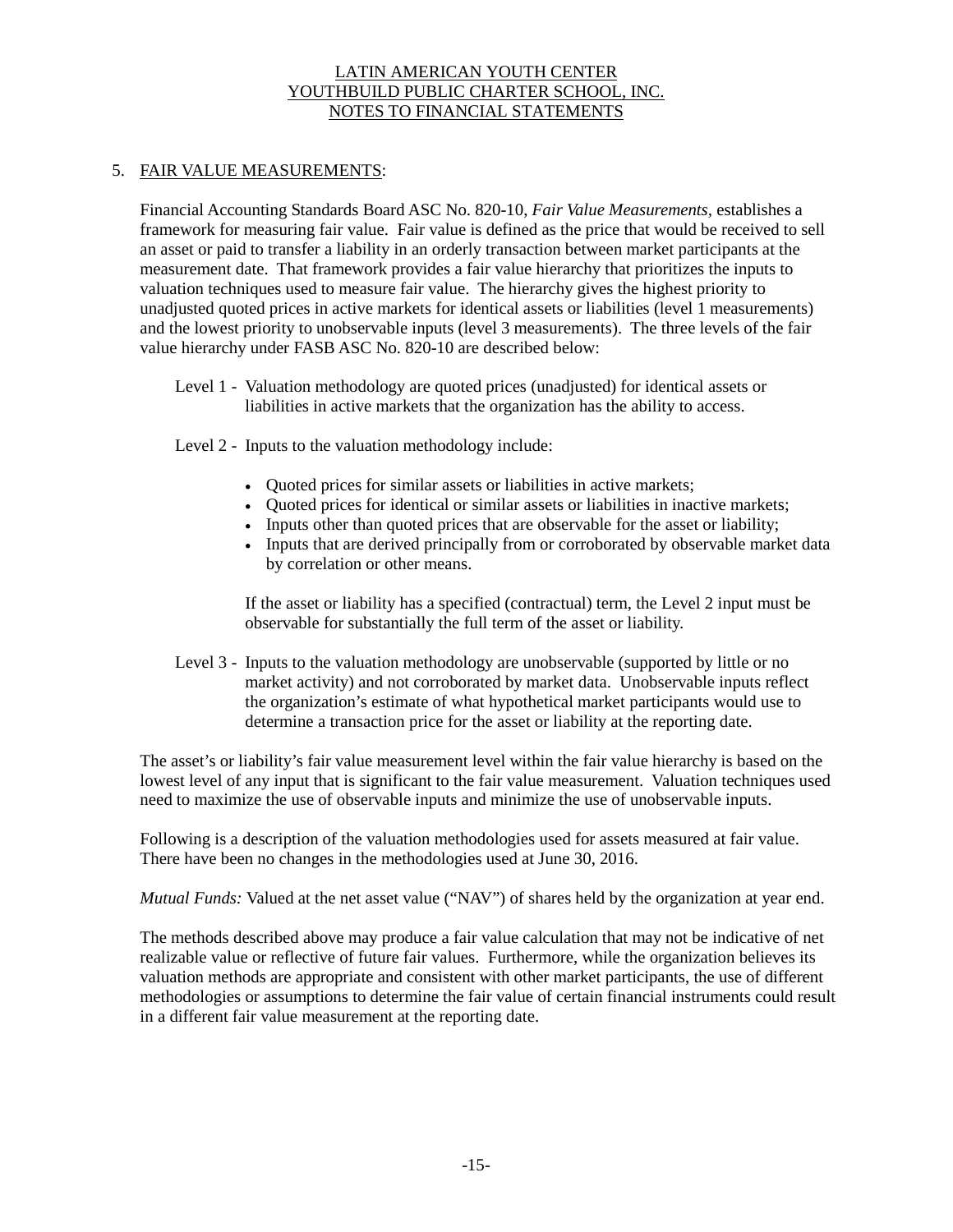# 6. ACCOUNTS AND GRANTS RECEIVABLE: (Continued)

Trade receivables related to program service fees are recognized as revenue on the accrual basis of accounting at the time the program activity has occurred. Credit is extended for a period of 60 days with no interest accrual at which time payment is considered delinquent. Trade receivables are written off as uncollectable when payment has not been received after 180 days.

### 7. FIXED ASSETS:

Furniture and equipment are recorded at cost, or in the case of contributed property at the fair market value at the date of contribution. If an expenditure in excess of \$500 results in an asset having an estimated useful life which extends substantially beyond the year of acquisition, the expenditure is capitalized at cost and depreciated over the estimated useful lives of the assets. When assets are retired, or otherwise disposed of, the cost and related accumulated depreciation is removed from the accounts and any resulting gain or loss is reflected in income for the period. Depreciation has been provided on the straight-line method over the estimated useful lives of the assets. Depreciation expense for the years ended June 30, 2016 and 2015 was \$17,919 and \$19,035, respectively. Maintenance and repairs are charged to expenses as incurred. Major classifications of fixed assets and their estimated useful lives are as summarized below:

### June 30, 2016

|                                                                         | Depreciable<br>Life<br>Cost    |                                    | Accumulated<br>Depreciation       | Net Book<br>Value               |  |  |
|-------------------------------------------------------------------------|--------------------------------|------------------------------------|-----------------------------------|---------------------------------|--|--|
| Leasehold Improvements<br><b>Computer Equipment</b><br>Office Equipment | 14 Years<br>3 Years<br>5 Years | \$<br>130,757<br>74,838<br>124,396 | \$<br>66,325<br>60,871<br>119,240 | \$<br>64,432<br>13,967<br>5,156 |  |  |
| Total                                                                   |                                | 329,991                            | 246,436<br>S                      | 83,555                          |  |  |
| June 30, 2015                                                           |                                |                                    |                                   |                                 |  |  |
|                                                                         | Depreciable<br>Life            | Cost                               | Accumulated<br>Depreciation       | Net Book<br>Value               |  |  |
| Leasehold Improvements<br><b>Computer Equipment</b><br>Office Equipment | 14 Years<br>3 Years<br>5 Years | \$<br>130,757<br>61,052<br>124,397 | \$<br>56,941<br>54,458<br>117,118 | \$<br>73,816<br>6,594<br>7,279  |  |  |
| Total                                                                   |                                | 316,206<br>\$                      | 228,517<br>S                      | 87,689                          |  |  |

### 8. REFUNDABLE ADVANCES:

The Latin American Youth Center YouthBuild Public Charter School records cash receipts on grants in excess of costs incurred on grants as refundable advances until they are expended for the purposes of the grant, at which time they are recognized as unrestricted support. The balance of refundable advances as of June 30, 2016 and 2015 was \$33,025 and \$2,572, respectively.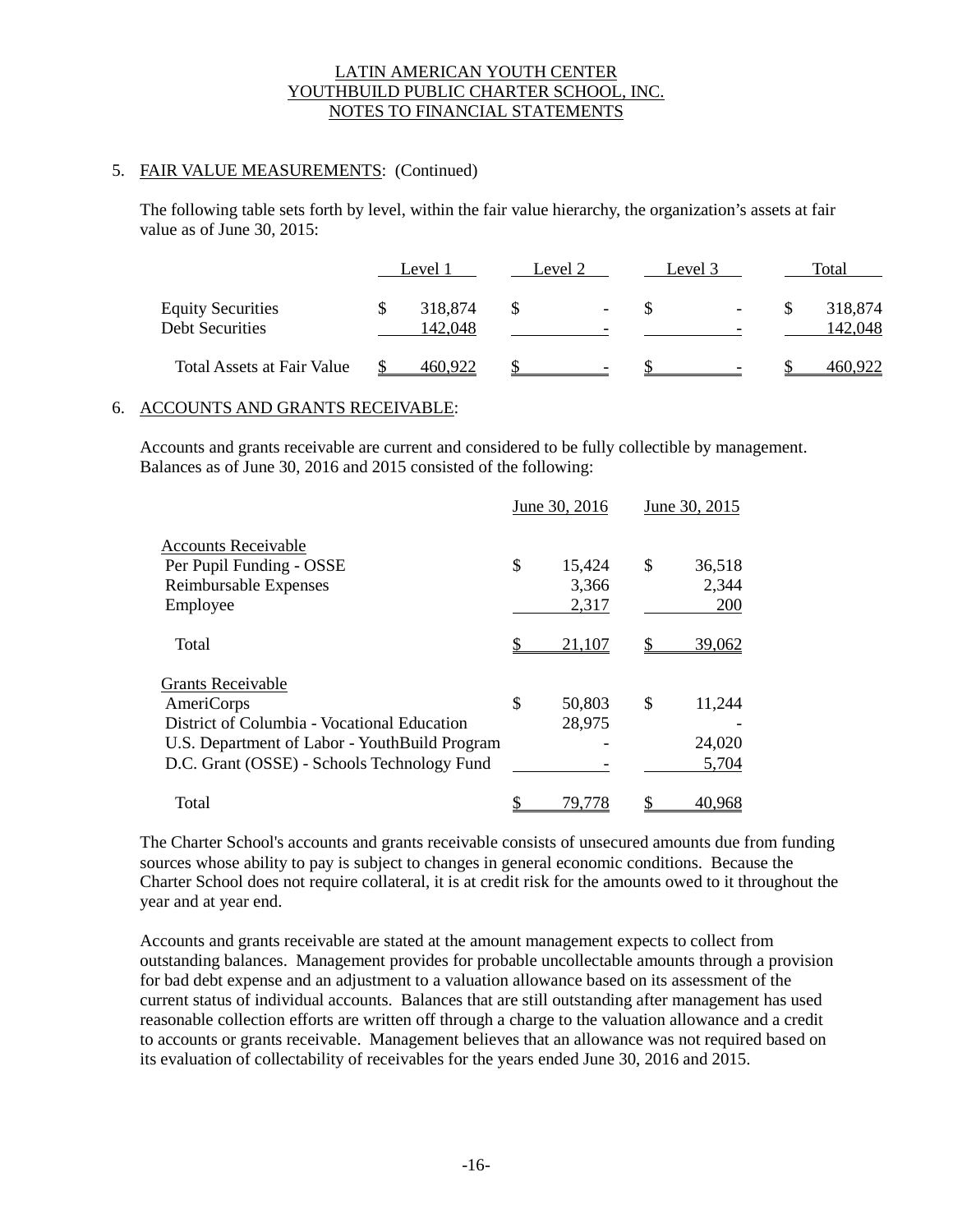# 9. DISTRICT OF COLUMBIA PUBLIC CHARTER SCHOOL BOARD CONTRACT:

The Charter School was approved by the District of Columbia Public Charter School Board to operate a charter school in the District of Columbia. The District of Columbia Public Charter School Board (DCPCSB) is responsible for the ongoing oversight of the School's fiscal management and academic acceptability. The contract dated May 24, 2005, provides for a 15-year charter effective the date of first operation. If not renewed, the charter contract will expire on or about January 1, 2020. The charter contract may be renewed for successive 15-year periods if the DCPCSB deems that the Latin American Youth Center YouthBuild Public Charter School is in compliance with its charter contract and District statutory provisions. In addition, in accordance with the Charter School Act, the DCPCSB is required to review YouthBuild's charter every five years, with the first such review having occurred in the spring of 2015. The DCPCSB may revoke (or not renew) a charter school contract if a school violates applicable law, materially violates the charter contract or fails to meet the student academic achievement expectations set forth in the charter contract. Consequently, management does not anticipate non-renewal or revocation of its charter.

As part of the agreement with the DCPCSB, the Charter School may be charged a public charter school fee, which is not to exceed one percent of the total revenues (less philanthropic and investment revenues) within the annual budget to cover the costs of undertaking the ongoing administrative responsibilities of the Board. For the year ended June 30, 2016, the Charter School incurred \$28,688 in administrative fees.

The charter contract provides that YouthBuild may educate up to a predetermined number of students. However, this enrollment limit may be raised upon notification to and acceptance by the DCPCSB. The Charter School enrollment ceiling for the year ended June 30, 2016, was not permitted to be greater than 115 students. Audit enrollment for the 2015/2016 year averaged between 62 and 115 students and enrollment for the 2014/2015 year averaged between 53 and 112 students.

#### 10. PER-PUPIL FUNDING ALLOCATION:

The School receives local funding from the District of Columbia in the form of per-pupil educational allotments and facility allotments. This funding is based on the equivalent number of full-time students and is determined annually. For the year ended June 30, 2016, the per-student rate was \$13,668 for the educational allotment and \$3,124 for the facility allotment. For the year ended June 30, 2015, the per-student rate was \$13,668 for the educational allotment and \$3,072 for the facility allotment. Additional allotments were made for Special Education Services and English as a Second Language. Per-pupil funding for the years ended June 30, 2016 and 2015 were as follows:

|                              | June 30, 2016 | June 30, 2015 |
|------------------------------|---------------|---------------|
| Grade Level - Alternative    | 1,571,875     | 1,530,870     |
| <b>Special Education</b>     | 299,827       | 184,667       |
| English as a Second Language | 102,324       | 32,558        |
| <b>Facilities Allowance</b>  | 359,260       | 344,064       |
| Total                        | 2.333.286     | 2.092.159     |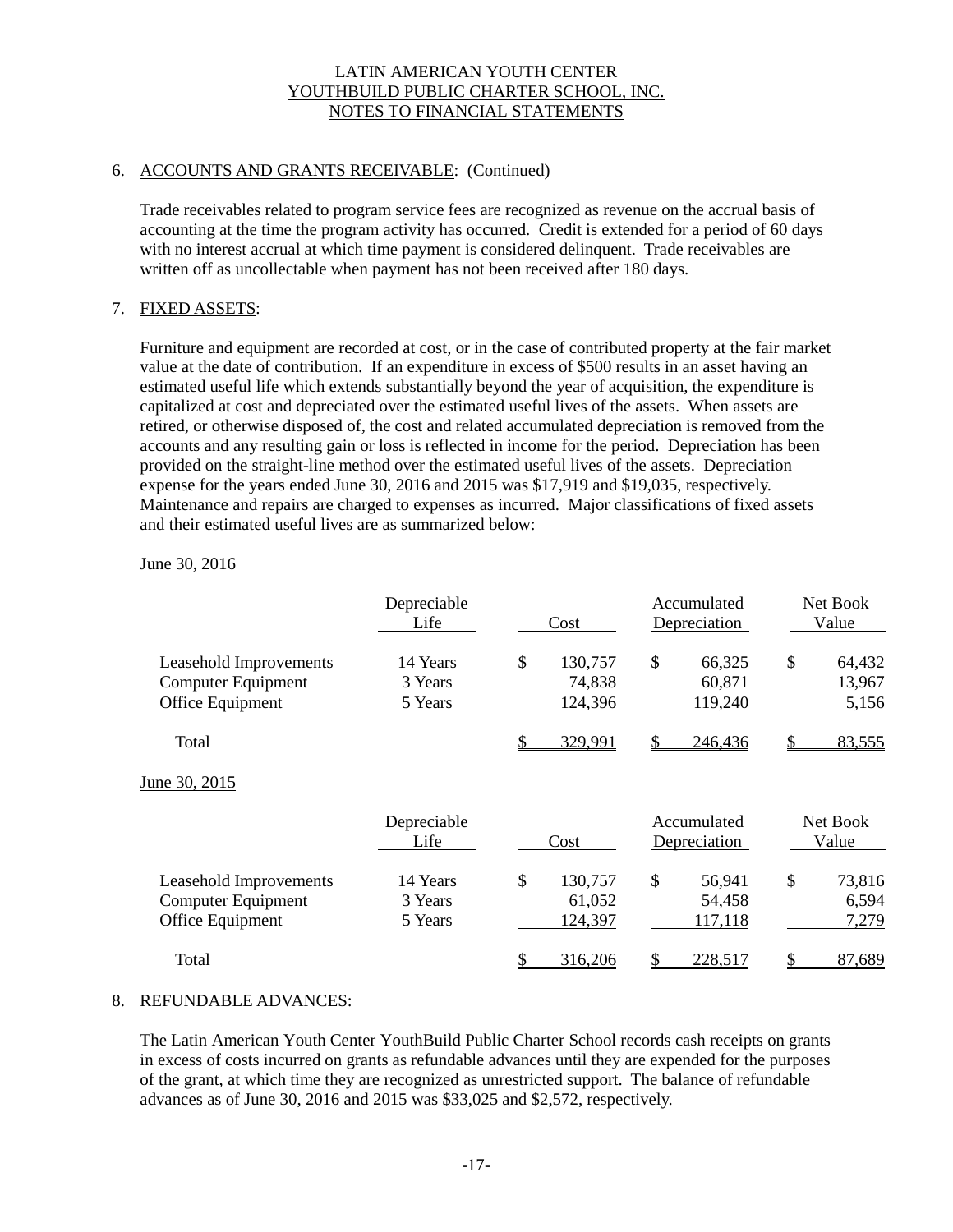# 11. FEDERAL ENTITLEMENTS AND GRANTS:

During the years ended June 30, 2016 and 2015, the Latin American Youth Center YouthBuild Public Charter School participated in the following federal award programs:

|                                                                                                       |  | June 30, 2016               | June 30, 2015 |                             |  |  |
|-------------------------------------------------------------------------------------------------------|--|-----------------------------|---------------|-----------------------------|--|--|
| Department of Labor - YouthBuild Program<br>District of Columbia - Vocational Education<br>AmeriCorps |  | 455,161<br>55,283<br>60.943 |               | 493,539<br>50,565<br>60,430 |  |  |
| Total                                                                                                 |  | 571.387                     |               | 604.534                     |  |  |

YouthBuild is a youth and community development program that simultaneously addresses several core issues facing low-income communities: housing, education, employment, crime prevention, and leadership development.

The YouthBuild model balances in-school learning, geared toward a high school diploma or passing the General Education Development (GED) test, and construction skills training, geared toward a career placement for the youth. The in-school component is an alternative education program that assists youth who are often significantly behind in basic skills to obtain a high school diploma or GED credential. The primary target populations for YouthBuild are high school dropouts that may also be adjudicated youth, youth aging out of foster care, and other at-risk youth populations. The YouthBuild model enables these youth to access the education they need to move on to postsecondary and high-growth, high demand jobs which will enable them to prosper in the  $21<sup>st</sup>$  century economy. The funding for this grant is authorized by Subtitle D of Title I of the Workforce Investment Act (WIA).

### 12. COMMITMENTS:

### Building Lease:

The Latin American Youth Center YouthBuild Public Charter School originally entered into a sublease agreement with the Latin American Youth Center effective for a one year period commencing on July 1, 2006, and ending on June 30, 2007, for the rental of a building located at 3014 14th Street, NW, Washington DC. This lease was renewed on July 1, 2007 for an additional two year period through June 30, 2009.

During July 2008, the Latin American Youth Center YouthBuild Public Charter School executed an amendment to the current lease agreement which was to expire on June 30, 2009 by extending the lease term until June 30, 2023. The lease amendment increased the rented square footage from 6,962 square feet to 12,006 square feet and increased the monthly rental payment to \$22,000 per month with yearly increases of 3%. As of June 30, 2016, this lease called for monthly lease payments of \$26,269. The terms of the new lease commenced on May 15, 2009. On April 8, 2016, the Latin American Youth Center provided a rent reduction of \$3,000 per month for the period of July 1, 2016, through June 30, 2017. On July 1, 2017, base monthly rent will increase to the original amounts per the terms of the lease amendment signed during July 2008.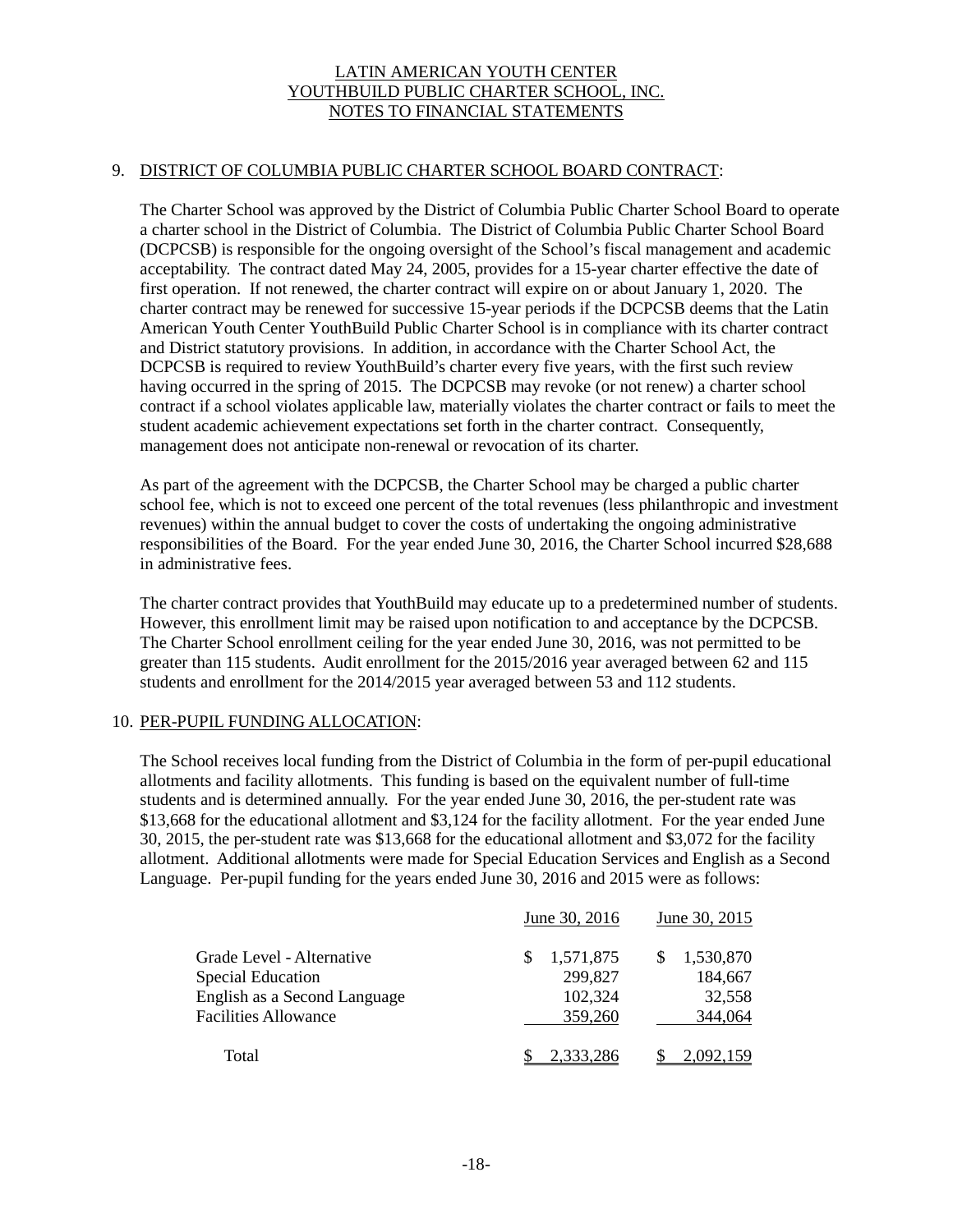# 12. COMMITMENTS: (Continued)

#### Building Lease: (Continued)

The School is obligated to pay a proportion of the annual increase in operating cost of the leased property in the event the landlord bills for such costs. Rental expense for the years ended June 30, 2016 and 2015 was \$315,230 and \$306,814, respectively. Future minimum rental lease payment requirements for the next five years are as follows:

| Year Ended June 30, |               |
|---------------------|---------------|
| 2017                | \$<br>243,230 |
| 2018                | 335,263       |
| 2019                | 345,321       |
| 2020                | 355,681       |
| 2021                | 366,351       |
|                     |               |
| Total               |               |
|                     |               |

#### Copier Leases:

The Latin American Youth Center YouthBuild Public Charter School entered into an operating lease with Wells Fargo Financial Leasing, Inc., on October 12, 2012, for the rental of a Copystar 4550CI photocopier. This lease called for thirty-sixty (36) monthly payments of \$364 commencing on October 27, 2012. Rental expense for the years ending June 30, 2016 and 2015 was \$728 and \$4,368, respectively.

The Latin American Youth Center YouthBuild Public Charter School entered into an operating lease with Wells Fargo Financial Leasing, Inc., on September 8, 2015, for the rental of a Copystar 4551CI photocopier. This lease calls for thirty-sixty (36) monthly payments of \$399 commencing on September 10, 2015. Rental expense for the year ending June 30, 2016, was \$4,378. Future minimum payments due under this lease are as follows:

| Year Ended June 30, |             |
|---------------------|-------------|
| 2017                | \$<br>4,788 |
| 2018                | 4,788       |
| 2019                | 918         |
|                     |             |
| Total               |             |
|                     |             |

### 13. RELATED PARTY TRANSACTIONS:

### Latin American Youth Center:

The Latin American Youth Center YouthBuild Public Charter School was formed as a not-for-profit corporation on October 7, 2004, by the Latin American Youth Center, a separate  $501(c)(3)$ organization. Prior to its formation, the YouthBuild Public Charter School operated as a separate program of the Latin American Youth Center.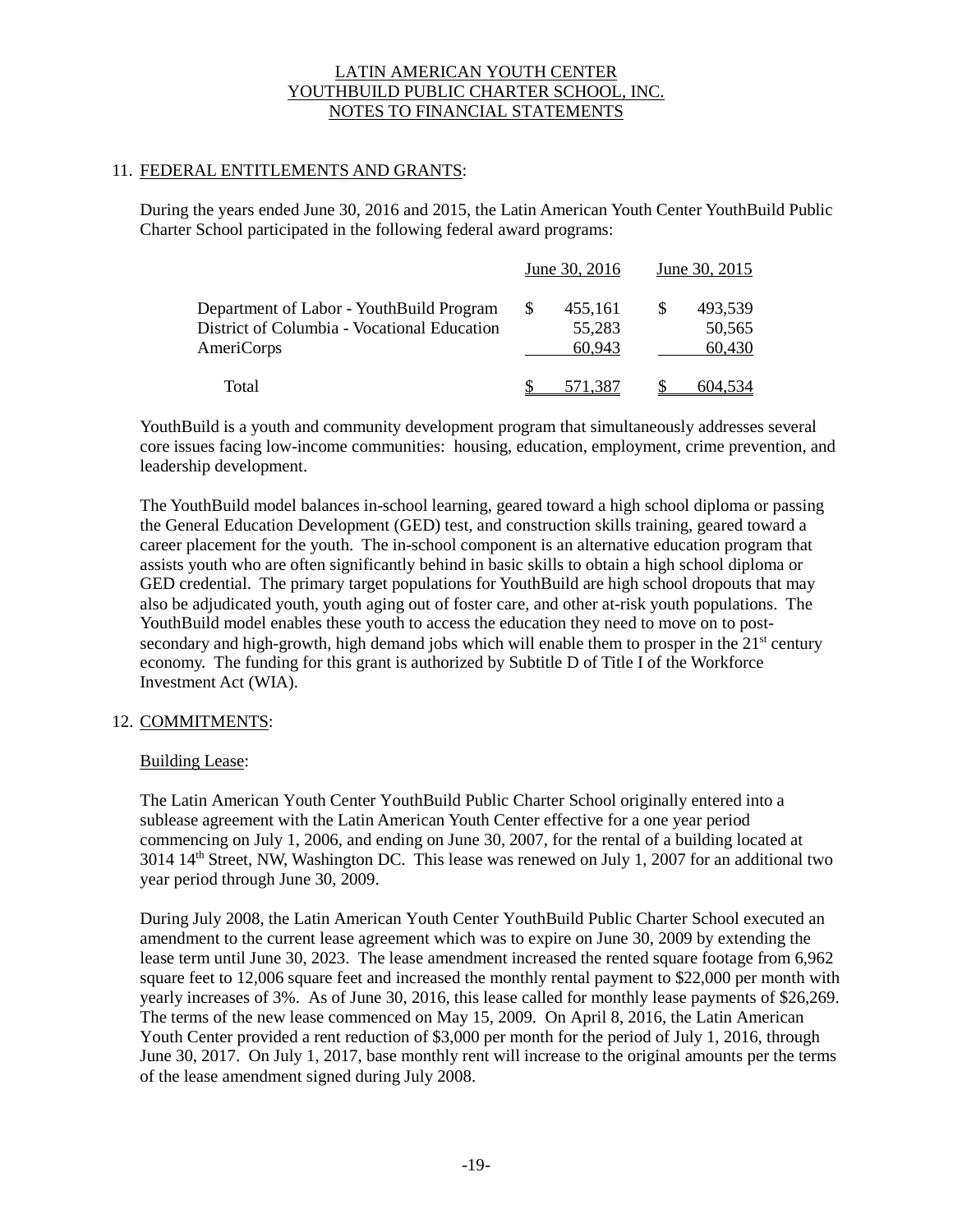# 13. RELATED PARTY TRANSACTIONS: (Continued)

#### Latin American Youth Center: (Continued)

The Latin American Youth Center received a grant from the U.S. Department of Housing and Urban Development to assist in the operations of the YouthBuild Program. Various transactions occurred during the year between the two organizations including the following:

- a) Office space is subleased by the School from the Latin American Youth Center. As of June 30, 2016, monthly payments were required in the amount of \$26,269. Rent expense to the Latin American Youth Center for the years ended June 30, 2016 and 2015, was \$315,230 and \$306,814, respectively.
- b) During the year ended June 30, 2015, the charter school reimbursed the Latin American Youth Center an amount of \$1,200 for the rental of a parking space.

#### Contributions:

Various board members of the Latin American Youth Center YouthBuild Public Charter School, organizations for which they are affiliated, and relatives of board members gave contributions to the organization in the amount of \$2,000 and \$668 during the years ended June 30, 2016 and 2015, respectively.

The National Chapter of YouthBuild USA gave various grants to the Latin American Youth Center YouthBuild Public Charter School during the years ended June 30, 2016 and 2015.

Total grants were as follows:

|                                                               | June 30, 2016 | June 30, 2015 |        |  |  |
|---------------------------------------------------------------|---------------|---------------|--------|--|--|
| National and Community Service -<br>Passed Through AmeriCorps | 60.943        |               | 60.430 |  |  |
| Total                                                         | 60.943        |               | 60.430 |  |  |

#### 14. CONCENTRATIONS:

#### Revenues:

Based on the nature and purpose of the Latin American Youth Center YouthBuild Public Charter School, significant revenues are received through parties interested in helping out-of-school youth. The Latin American Youth Center YouthBuild Public Charter School receives public funds from the DC government based on the number of students they enroll according to the Uniform Per Student Funding Formula developed by the Mayor and City Council. This per pupil allocation is supplemented with extra funds for students with special needs.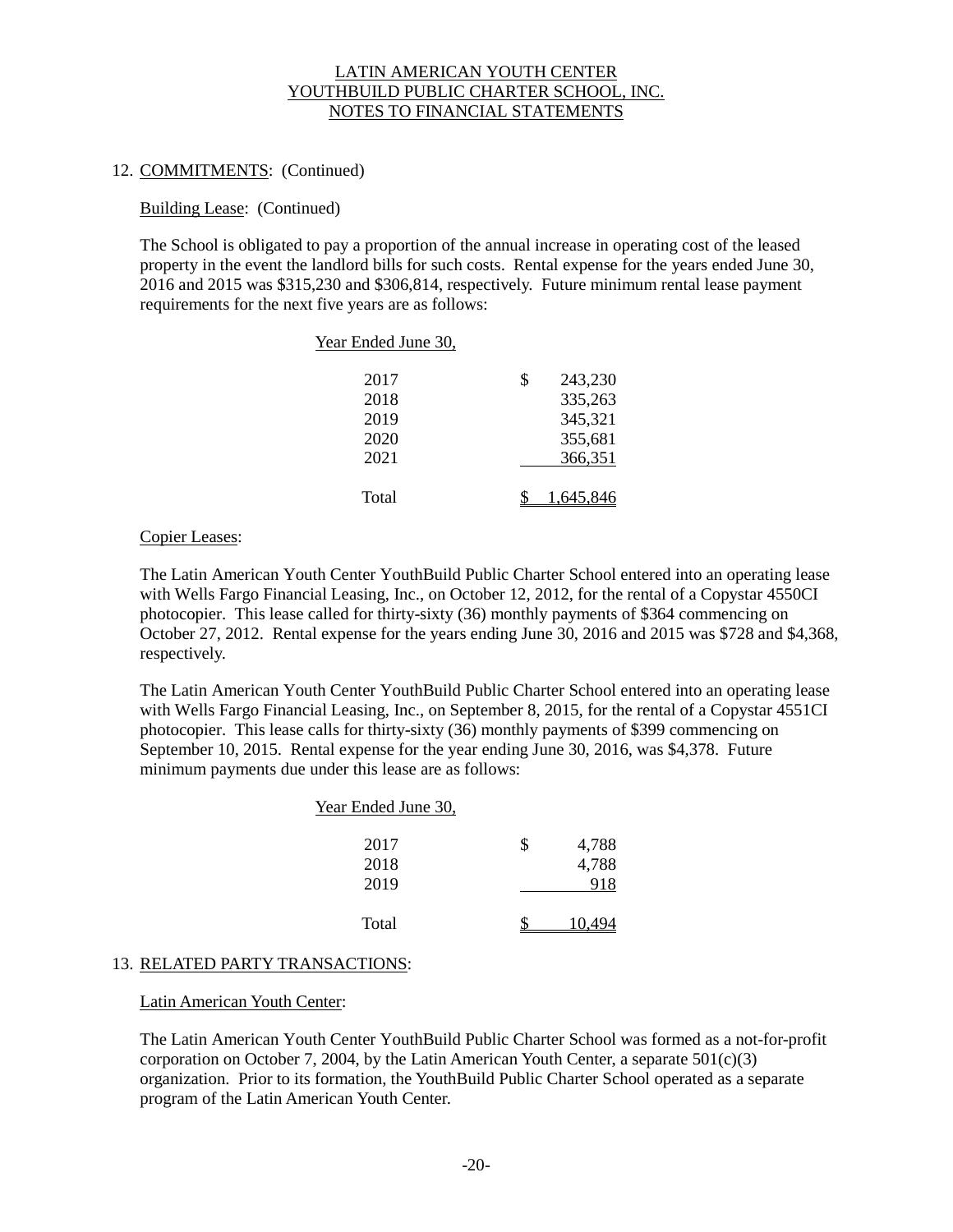### 14. CONCENTRATIONS: (Continued)

#### Revenues: (Continued)

During the years ended June 30, 2016 and 2015, seventy-eight percent (78%) and seventy-six percent (76%), respectively, of total support was received from the District of Columbia in the form of per pupil funding. In addition, fifteen percent (15%) and eighteen percent (18%), respectively, was received as a federal grant under the YouthBuild Program for the years ended June 30, 2016 and 2015.

The Latin American Youth Center YouthBuild Public Charter School is limited to enrolling students that are residents of the District of Columbia. As a DC Public Charter School, the School must compete for students against the DC Public School system as well as other DC Public Charter Schools.

### 15. CONTINGENCIES:

The Latin American Youth Center YouthBuild Public Charter School was granted its charter by the District of Columbia Public Charter School Board and the District of Columbia Board of Education, authorized under the District of Columbia School Reform Act of 1995, Public Law 104-134, as amended. The Latin American Youth Center YouthBuild Public Charter School has no reason to believe that this relationship will be discontinued in the foreseeable future. However, any interruption of this relationship (i.e., the failure to continue this charter authorization or withholding funds) could adversely affect ability to finance ongoing operations.

The Charter School depends on per pupil allocations, grants, and contributions for a significant portion of its revenues. The ability of the sources of revenues to continue giving amounts comparable with prior years may be dependent upon future economic conditions and continued deductibility for income tax purposes of grants and contributions to the School. While the Charter School's board of directors and management believe the Charter School has the resources to continue its programs, its ability to do so, and the extent to which it continues, may be dependent on the above factors.

Laws and regulations governing charter schools are complex and subject to interpretation. For instance, the Charter School receives funding from various federal and state grant reimbursement programs, which are governed by various rules and regulations of the respective grantor agencies. To the extent that the Charter School has not complied with the rules and regulations governing the grants, refunds of any money received may be required. The Latin American Youth Center YouthBuild Public Charter School believes that it is in compliance with all applicable laws and regulations and is not aware of any pending or threatened investigations involving allegations of potential wrongdoing. Therefore, no provision has been recorded in the accompanying financial statements for such contingencies. The viability of public charter schools and funding for these schools is dependent on the consensus of current and future administration of the District of Columbia Government. Any future change in dynamics could adversely affect the operations of public charter schools.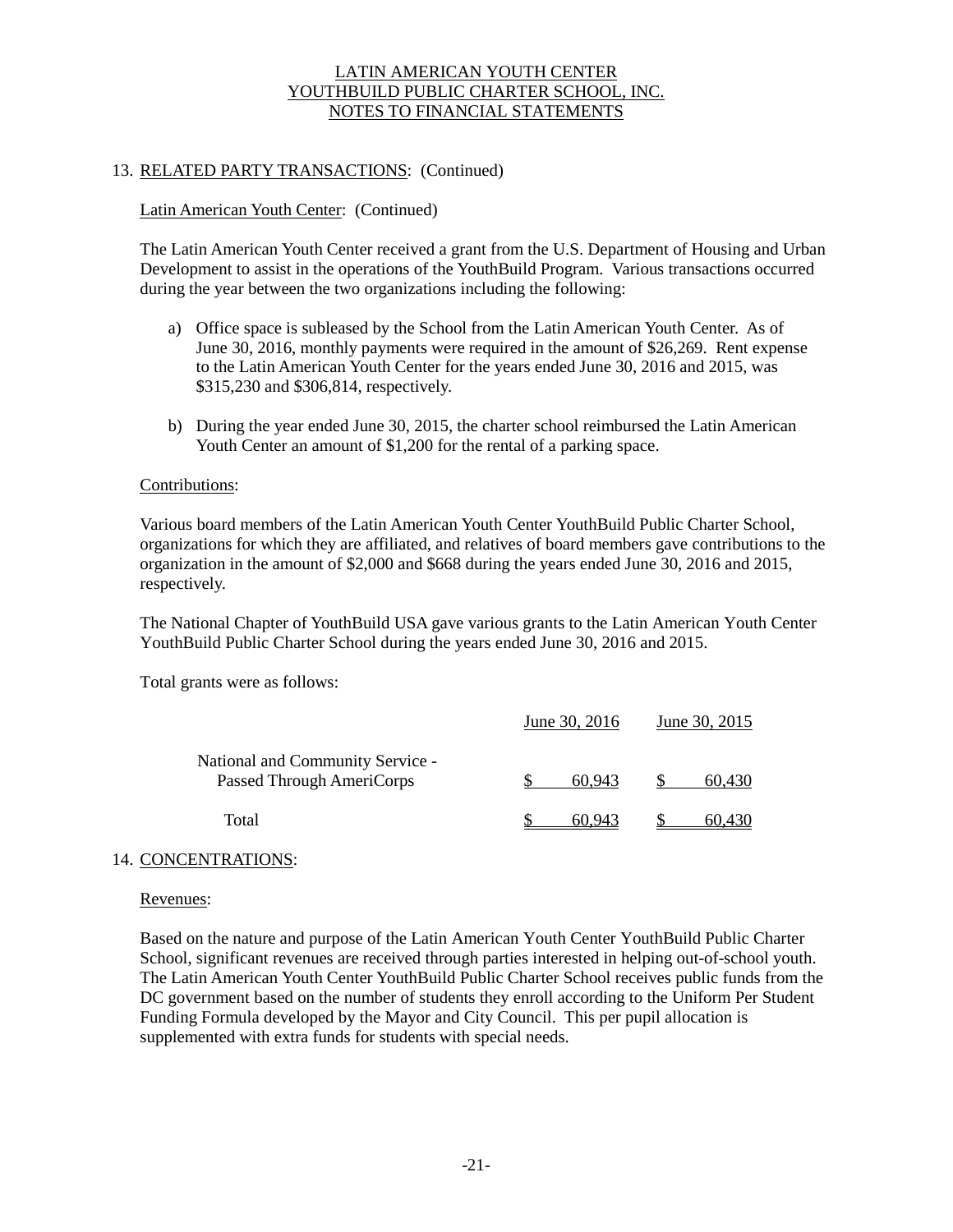#### 16. SUBSEQUENT EVENTS:

#### Financial Statement Preparation:

In preparing these financial statements, management has evaluated events and transactions for potential recognition or disclosure through October 6, 2016, the date the financial statements were available to be issued, and has determined that no adjustments are necessary to the amounts reported in the accompanying financial statements.

### 17. FUNDRAISING:

During the years ended June 30, 2016 and 2015, expenses incurred for the purpose of fundraising were  $\overline{$}17.887$  and \$26,408, respectively.

#### 18. ADVERTISING:

Advertising was conducted for the purpose of promoting open enrollment and student recruiting to the school and to provide outreach to the community. In addition, advertising costs were incurred for the purpose of teacher recruiting. Advertising costs and recruiting costs are expensed when incurred. Direct advertising expenses were \$14,127 and \$11,586 for the years ended June 30, 2016 and 2015, respectively.

#### 19. RETIREMENT PLAN:

#### 401(k) Plan:

The Latin American Youth Center YouthBuild Public Charter School provides pension benefits for its employees through a defined contribution 401(k) retirement plan which is currently administered by John Hancock. In a defined contribution plan, benefits depend solely on amounts contributed to the plan plus investment earnings. Provisions of the plan allow for the employees to contribute up to the statutory limits set by the Internal Revenue Code.

Through the calendar year ended December 31, 2015, the School was required to make employer non-elective safe harbor contributions of 3% of annual employee compensation for employees with one or more years of employment. Authorized entry dates into the plan were the next calendar month following the date that the eligibility requirements are met.

Effective January 1, 2016, the School elected to discontinue the employer non-elective safe harbor contribution and adopt a discretionary matching allocation formula for all employees that meet one full month of service. Whether a match is to be made and the percentage limitation for such match is determined on an annual calendar year basis.

Participants are 100% vested in their contributions and the 3% employer safe harbor contribution. There is no unfunded past service liability. The School's contributions for the years ended June 30, 2016 and 2015 were \$28,361 and \$15,678, respectively.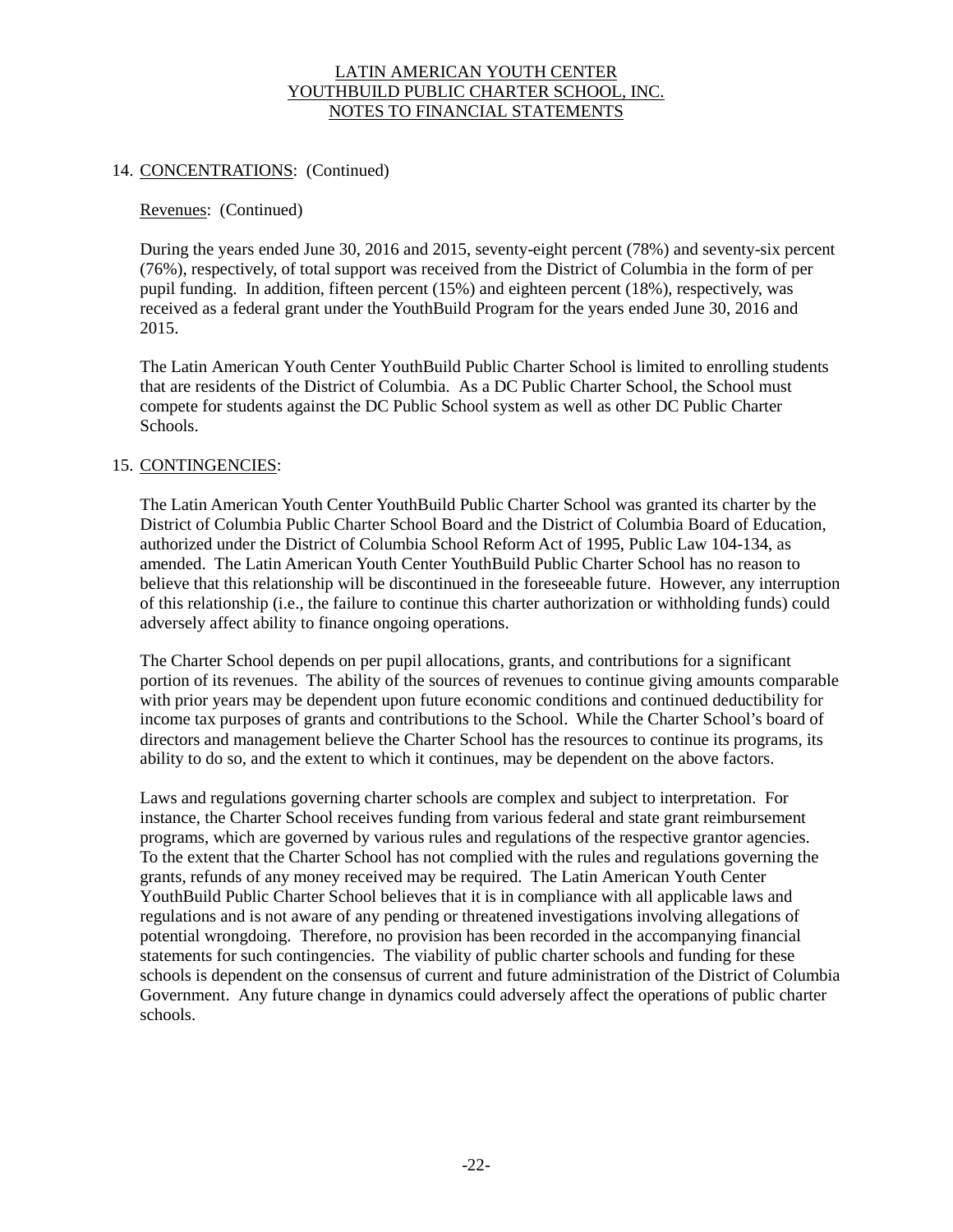#### 20. EMPLOYEE BENEFITS:

The cost of fringe benefits incurred for the years ended June 30, 2016 and 2015 consisted of the following:

|                               | June 30, 2016 | June 30, 2015 |         |  |
|-------------------------------|---------------|---------------|---------|--|
| Social Security/Medicare      | \$<br>95,684  | \$            | 101,678 |  |
| <b>Health Insurance</b>       | 95,564        |               | 74,519  |  |
| Life and Disability Insurance | 4,844         |               | 7,310   |  |
| Retirement                    | 28,361        |               | 15,678  |  |
| Unemployment                  | 11,442        |               | 12,402  |  |
| <b>Workers Compensation</b>   | 16,940        |               | 21,898  |  |
| <b>Tuition Reimbursement</b>  |               |               | 4,335   |  |
| De Minimus                    |               |               | 4,884   |  |
| Total                         |               |               |         |  |

#### Flexible Benefits Plan:

The Latin American Youth Center YouthBuild Public Charter School adopted a Section 125 Flexible Benefits Plan (Cafeteria Plan). Under this plan, employees are permitted to use pre-tax benefit dollars through payroll deduction to pay for health and dental insurance premiums, and dependent care expenses.

### Educational Assistance Program:

The Latin American Youth Center YouthBuild Public Charter School adopted a Section 127 Employee's Educational Assistance Program. Under this plan, payments up to an amount of \$5,250 paid on behalf of an employee for tuition, fees, books and supplies are considered to be a tax free benefit.

### 21. OCCUPANCY COST:

The cost of occupancy for the years ended June 30, 2016 and 2015 consisted of the following:

|                              | June 30, 2016 | June 30, 2015 |         |  |
|------------------------------|---------------|---------------|---------|--|
| Rent                         | \$<br>315,230 | \$            | 306,814 |  |
| Janitorial Services/Supplies | 34,320        |               | 34,320  |  |
| Depreciation - Leasehold     | 9,384         |               | 9,384   |  |
| Maintenance and Repair       | 9,986         |               | 9,098   |  |
| Utilities                    | 10,793        |               | 9,848   |  |
| Storage                      | 1,531         |               | 1,124   |  |
| Pest Control                 | 340           |               | 530     |  |
| Total                        | 381,584       |               | 371,118 |  |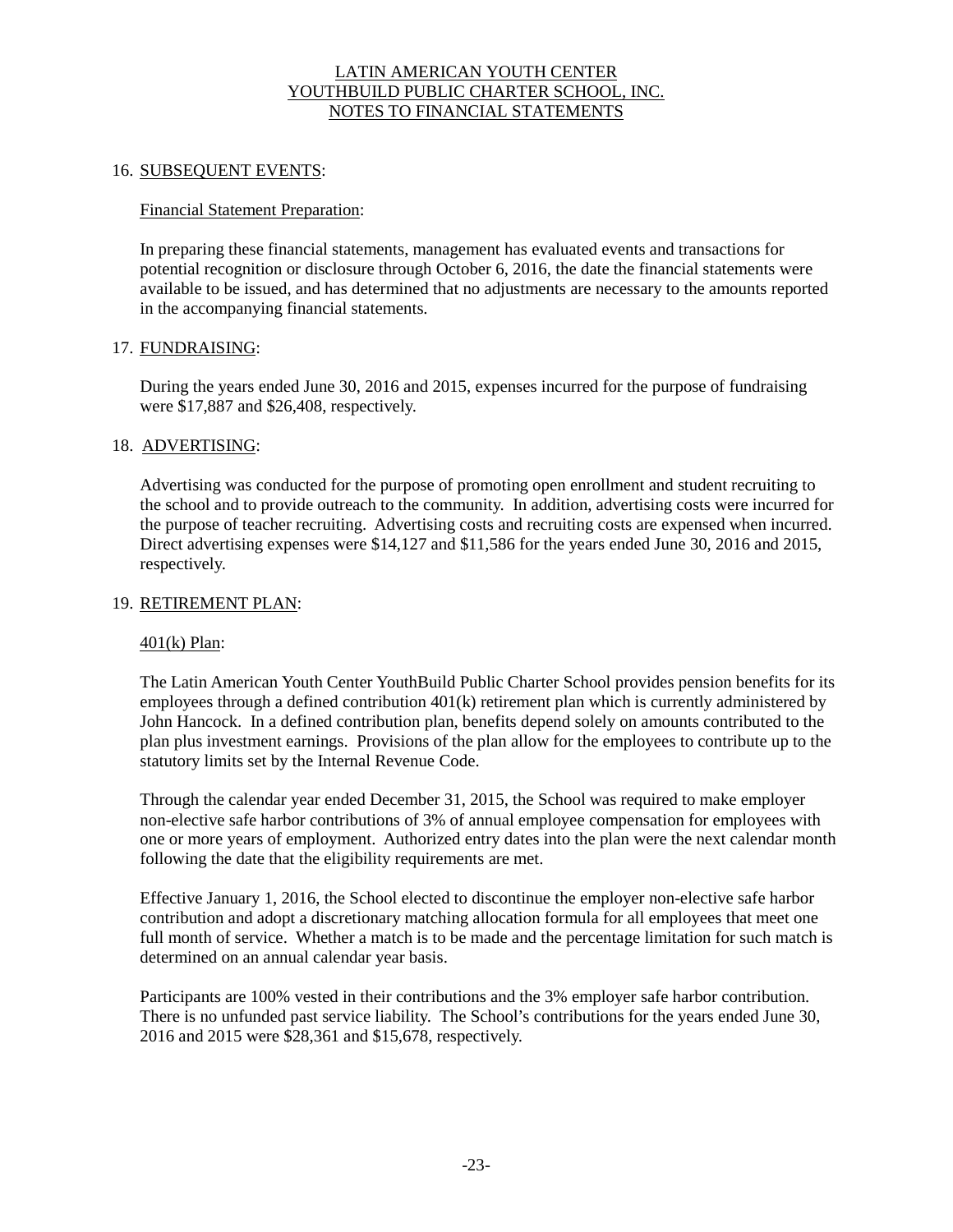### 22. CONSOLIDATION:

Management has applied the principles of FASB ASC 958-810, *Reporting of Related Entities by Notfor-Profit Organizations*, in assessing the need to consolidate the financial statements of the School with those of the Latin American Youth Center. Under FASB ASC 958-810, consolidation should occur if both an economic interest between the organizations and control by a majority of common board members exist. Based on the criteria stipulated in the pronouncement, management has determined that financial statement consolidation is not appropriate for the fiscal years ending June 30, 2016 and 2015. Therefore, the accompanying financial statements reflect only the activity and net assets of the School.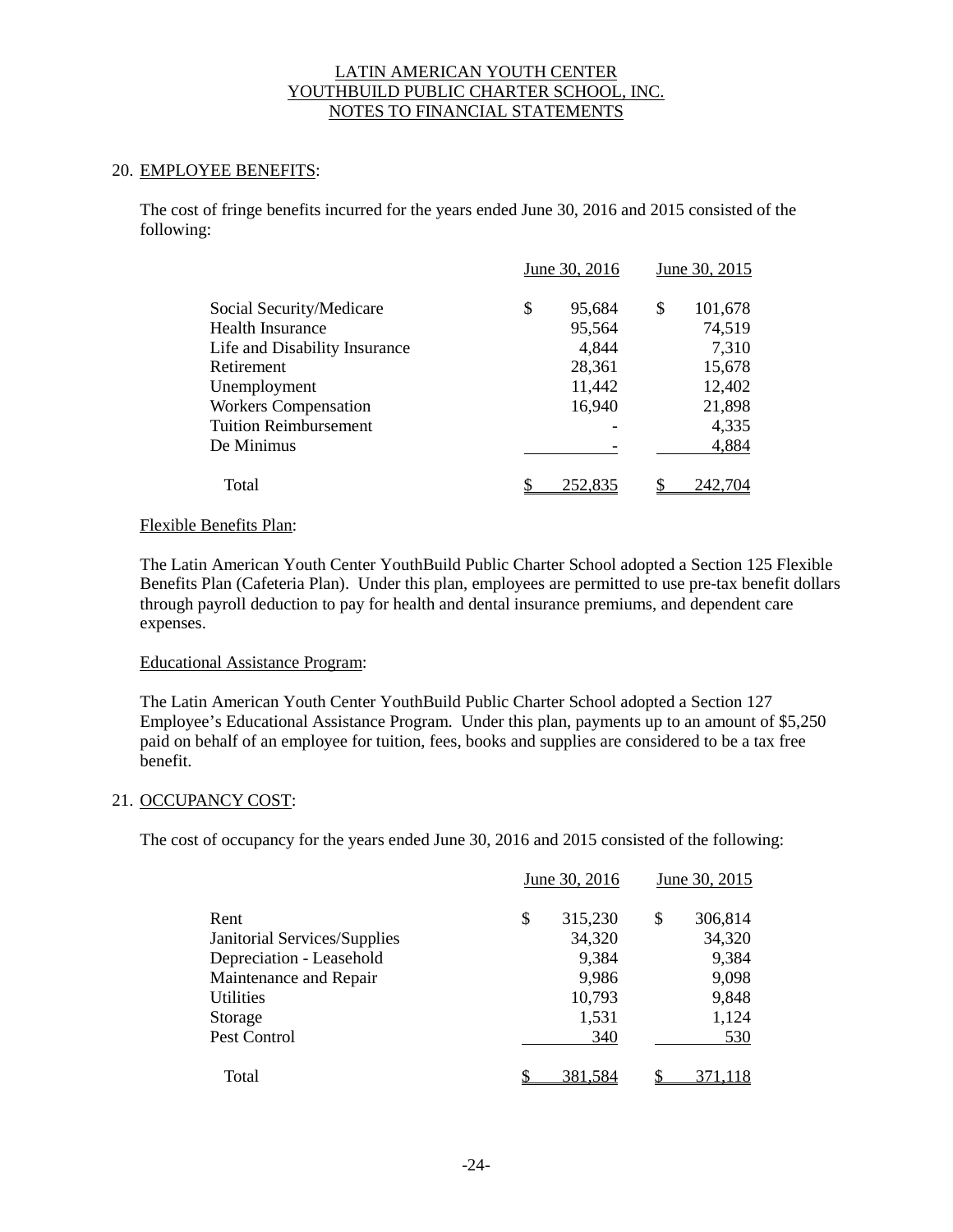|                                                  | Total           |               | Educational<br>Services |               | General and<br>Administrative |               | Fundraising |
|--------------------------------------------------|-----------------|---------------|-------------------------|---------------|-------------------------------|---------------|-------------|
|                                                  |                 |               |                         |               |                               |               |             |
| Personnel, Salaries and Benefits:                |                 |               |                         |               |                               |               |             |
| Principal/Executive Salaries                     | \$<br>197,181   | \$            | 125,094                 | \$            | 64,775                        | \$            | 7,312       |
| Teachers' Salaries                               | 383,853         |               | 383,853                 |               |                               |               |             |
| <b>Workforce Training</b>                        | 281,875         |               | 281,875                 |               |                               |               |             |
| <b>Support Services</b>                          | 237,330         |               | 237,330                 |               |                               |               |             |
| <b>Clerical Services</b>                         | 39,672          |               | 29,754                  |               | 9,918                         |               |             |
| <b>Business Operations Salaries</b>              | 129,385         |               | 51,670                  |               | 73,546                        |               | 4,169       |
| <b>Employee Benefits</b>                         | 145,709         |               | 127,374                 |               | 17,017                        |               | 1,318       |
| <b>Payroll Taxes</b>                             | 107,126         |               | 93,646                  |               | 12,511                        |               | 969         |
| Leased Employees and Temporary Help              | 1,798           |               |                         |               | 1,798                         |               |             |
| <b>Staff Development Costs</b>                   | 3,954           |               | 3,954                   |               |                               |               |             |
| <b>Other Staff Related Expenses</b>              | 3,502           |               | 3,061                   |               | 409                           |               | 32          |
| Total Personnel, Salaries and Benefits           | \$<br>1,531,385 | \$            | 1,337,611               | \$            | 179,974                       | \$            | 13,800      |
| <b>Direct Student Costs:</b>                     |                 |               |                         |               |                               |               |             |
| <b>Student Supplies and Food</b>                 | \$<br>9,056     | \$            | 9,056                   | \$            |                               | \$            |             |
| <b>Textbooks and Subscriptions</b>               | 9,922           |               | 9,922                   |               |                               |               |             |
| <b>Student Assessment Materials</b>              | 10,748          |               | 10,748                  |               |                               |               |             |
| <b>Student Uniforms</b>                          | 22,981          |               | 22,981                  |               |                               |               |             |
| <b>Contracted Instructional/Student Services</b> | 65,421          |               | 65,421                  |               |                               |               |             |
| <b>Student Travel/Field Trips</b>                | 8,378           |               | 8,378                   |               |                               |               |             |
| <b>Student Stipends</b>                          | 235,927         |               | 235,927                 |               |                               |               |             |
| <b>Student Recruiting</b>                        | 13,481          |               | 13,481                  |               |                               |               |             |
| <b>Other Student Costs</b>                       | 10,704          |               | 10,704                  |               |                               |               |             |
| <b>Total Direct Student Costs</b>                | \$<br>386,618   | \$            | 386,618                 | \$            |                               | \$            |             |
| <b>Occupancy Costs:</b>                          |                 |               |                         |               |                               |               |             |
| Rent                                             | \$<br>315,230   | \$            | 275,564                 | \$            | 36,816                        | \$            | 2,850       |
| Storage                                          | 1,531           |               | 1,338                   |               | 178                           |               | 15          |
| <b>Utilities</b>                                 | 10,793          |               | 9,434                   |               | 1,261                         |               | 98          |
| Depreciation - Leasehold Improvement             | 9,384           |               | 8,203                   |               | 1,096                         |               | 85          |
| Maintenance and Repairs                          | 10,326          |               | 9,027                   |               | 1,206                         |               | 93          |
| <b>Contracted Building Services</b>              | 34,320          |               | 30,003                  |               | 4,008                         |               | 309         |
| <b>Total Occupancy Costs</b>                     | \$<br>381,584   | $\frac{1}{2}$ | 333,569                 | $\frac{1}{2}$ | 44,565                        | $\frac{1}{2}$ | 3,450       |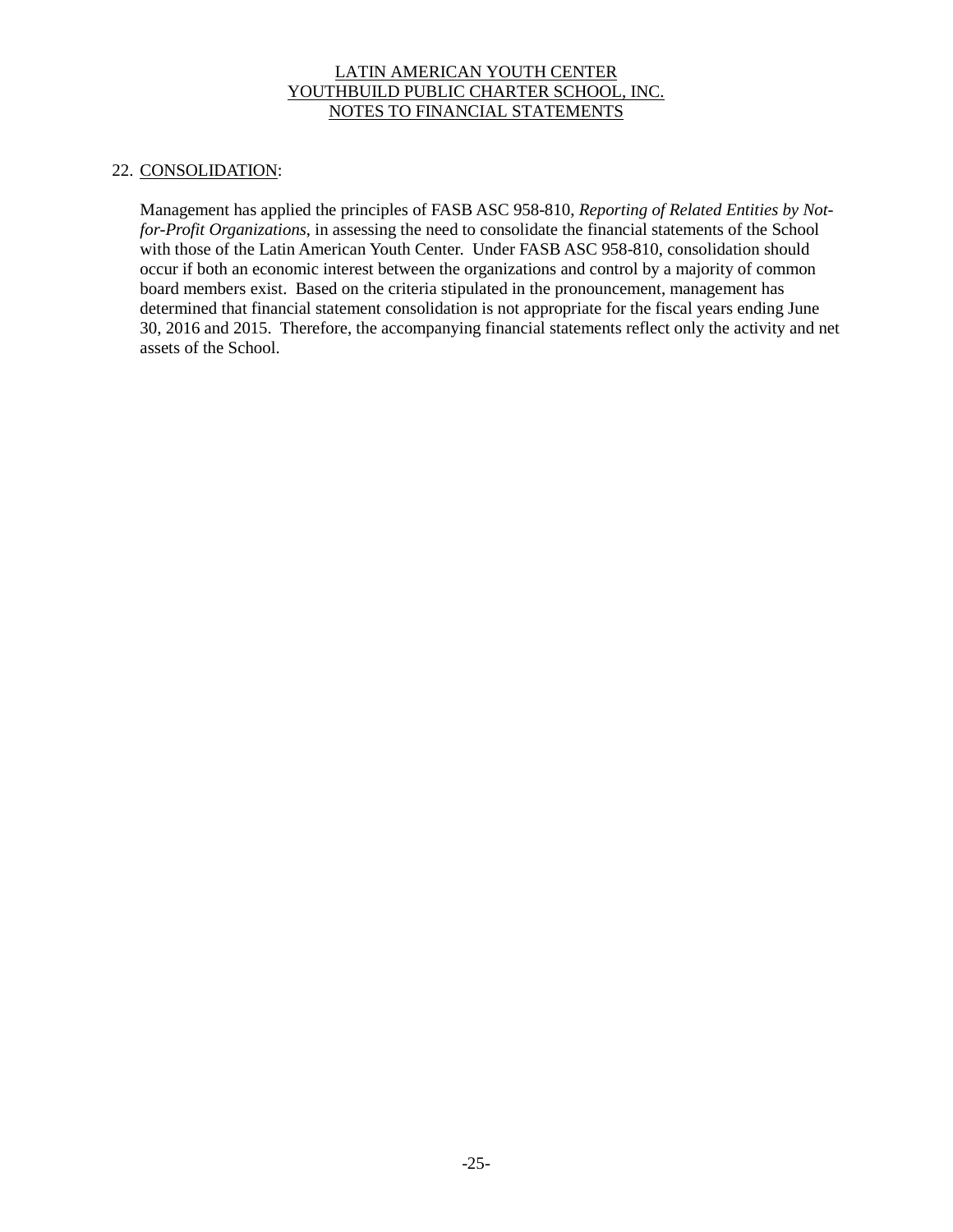|                                                    |    | Total     | Educational<br>Services |           | General and<br>Administrative |         | Fundraising   |        |
|----------------------------------------------------|----|-----------|-------------------------|-----------|-------------------------------|---------|---------------|--------|
| Office Expenses:                                   |    |           |                         |           |                               |         |               |        |
| Office Supplies and Materials                      | \$ | 8,080     | \$                      | 7,063     | $\mathcal{S}$                 | 944     | $\mathcal{S}$ | 73     |
| <b>Equipment Rental and Maintenance</b>            |    | 11,474    |                         | 10,030    |                               | 1,340   |               | 104    |
| Telecommunications                                 |    | 17,031    |                         | 14,888    |                               | 1,989   |               | 154    |
| Printing and Copying                               |    | 421       |                         | 368       |                               | 49      |               | 4      |
| Postage and Shipping                               |    | 1,053     |                         | 919       |                               | 123     |               | 11     |
| <b>Computer Support</b><br><b>Meeting Expenses</b> |    | 21,233    |                         | 18,561    |                               | 2,480   |               | 192    |
| Membership and Subscriptions                       |    | 2,321     |                         | 2,029     |                               | 271     |               | 21     |
| Marketing and Promotion                            |    | 646       |                         | 646       |                               |         |               |        |
| <b>Total Office Expenses</b>                       | \$ | 62,259    | \$                      | 54,504    | \$                            | 7,196   | \$            | 559    |
| General Expenses:                                  |    |           |                         |           |                               |         |               |        |
| Insurance                                          | \$ | 12,359    | \$                      | 10,902    | $\mathcal{S}$                 | 1,457   | \$            |        |
| Legal Fees                                         |    | 500       |                         |           |                               | 500     |               |        |
| <b>Accounting Services</b>                         |    | 78,004    |                         |           |                               | 78,004  |               |        |
| Consulting                                         |    | 728,248   |                         | 654,838   |                               | 73,410  |               |        |
| <b>Authorizer Fee</b>                              |    | 28,688    |                         | 25,307    |                               | 3,381   |               |        |
| Depreciation                                       |    | 8,535     |                         | 7,461     |                               | 996     |               | 78     |
| Accreditation                                      |    | 7,247     |                         | 7,247     |                               |         |               |        |
| Fees and Licenses                                  |    | 1,734     |                         |           |                               | 1,734   |               |        |
| <b>Total General Expenses</b>                      | \$ | 865,315   | \$                      | 705,755   | \$                            | 159,482 | \$            | 78     |
| <b>Total Functional Expenses</b>                   | \$ | 3,227,161 | \$                      | 2,818,057 | \$                            | 391,217 | \$            | 17,887 |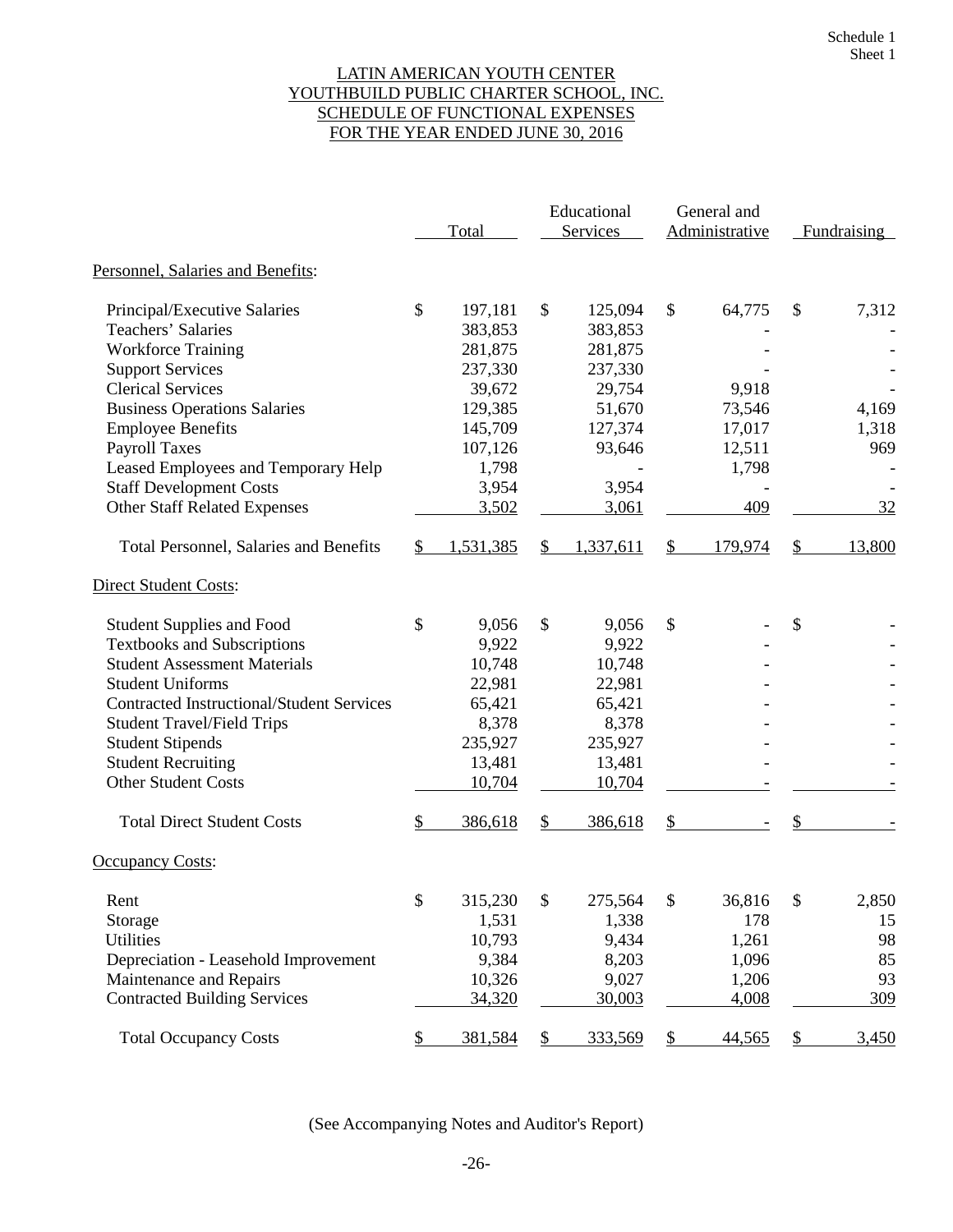|                                                  | Total           |               | Educational<br>Services |               | General and<br>Administrative |               | Fundraising |
|--------------------------------------------------|-----------------|---------------|-------------------------|---------------|-------------------------------|---------------|-------------|
|                                                  |                 |               |                         |               |                               |               |             |
| Personnel, Salaries and Benefits:                |                 |               |                         |               |                               |               |             |
| Academic Instruction                             | \$<br>286,009   | \$            | 286,009                 | \$            |                               | \$            |             |
| <b>Workforce Training</b>                        | 277,111         |               | 277,111                 |               |                               |               |             |
| <b>Transition Services</b>                       | 104,699         |               | 104,699                 |               |                               |               |             |
| <b>Support Services</b>                          | 234,898         |               | 234,898                 |               |                               |               |             |
| Administration                                   | 468,474         |               | 274,843                 |               | 176,269                       |               | 17,362      |
| <b>Employee Benefits</b>                         | 128,625         |               | 110,461                 |               | 16,535                        |               | 1,629       |
| <b>Payroll Taxes</b>                             | 114,079         |               | 97,969                  |               | 14,665                        |               | 1,445       |
| Leased Employees and Temporary Help              | 2,030           |               |                         |               | 2,030                         |               |             |
| <b>Staff Development Costs</b>                   | 38,560          |               | 38,560                  |               |                               |               |             |
| <b>Other Staff Related Expenses</b>              | 7,702           |               | 6,615                   |               | 990                           |               | 97          |
| Total Personnel, Salaries and Benefits           | \$<br>1,662,187 | \$            | 1,431,165               | \$            | 210,489                       | \$            | 20,533      |
| <b>Direct Student Costs:</b>                     |                 |               |                         |               |                               |               |             |
| <b>Student Supplies and Food</b>                 | \$<br>5,360     | \$            | 5,360                   | \$            |                               | \$            |             |
| <b>Textbooks and Subscriptions</b>               | 14,023          |               | 14,023                  |               |                               |               |             |
| <b>Student Assessment Materials</b>              | 6,438           |               | 6,438                   |               |                               |               |             |
| <b>Student Uniforms</b>                          | 10,607          |               | 10,607                  |               |                               |               |             |
| <b>Contracted Instructional/Student Services</b> | 165,595         |               | 165,595                 |               |                               |               |             |
| <b>Student Travel/Field Trips</b>                | 33,557          |               | 33,557                  |               |                               |               |             |
| <b>Student Stipends</b>                          | 283,519         |               | 283,519                 |               |                               |               |             |
| <b>Student Counseling</b>                        | 5,655           |               | 5,655                   |               |                               |               |             |
| <b>Student Recruiting</b>                        | 10,074          |               | 10,074                  |               |                               |               |             |
| <b>Other Student Costs</b>                       | 13,478          |               | 13,478                  |               |                               |               |             |
| <b>Total Direct Student Costs</b>                | \$<br>548,306   | \$            | 548,306                 | \$            |                               | \$            |             |
| <b>Occupancy Costs:</b>                          |                 |               |                         |               |                               |               |             |
| Rent                                             | \$<br>306,814   | \$            | 263,488                 | \$            | 39,442                        | \$            | 3,884       |
| Storage                                          | 1,124           |               | 965                     |               | 144                           |               | 15          |
| Utilities                                        | 9,848           |               | 8,457                   |               | 1,266                         |               | 125         |
| Depreciation - Leasehold Improvement             | 9,384           |               | 8,059                   |               | 1,206                         |               | 119         |
| Maintenance and Repairs                          | 9,628           |               | 8,268                   |               | 1,238                         |               | 122         |
| <b>Contracted Building Services</b>              | 34,320          |               | 29,474                  |               | 4,412                         |               | 434         |
| <b>Total Occupancy Costs</b>                     | \$<br>371,118   | $\frac{1}{2}$ | 318,711                 | $\frac{1}{2}$ | 47,708                        | $\frac{1}{2}$ | 4,699       |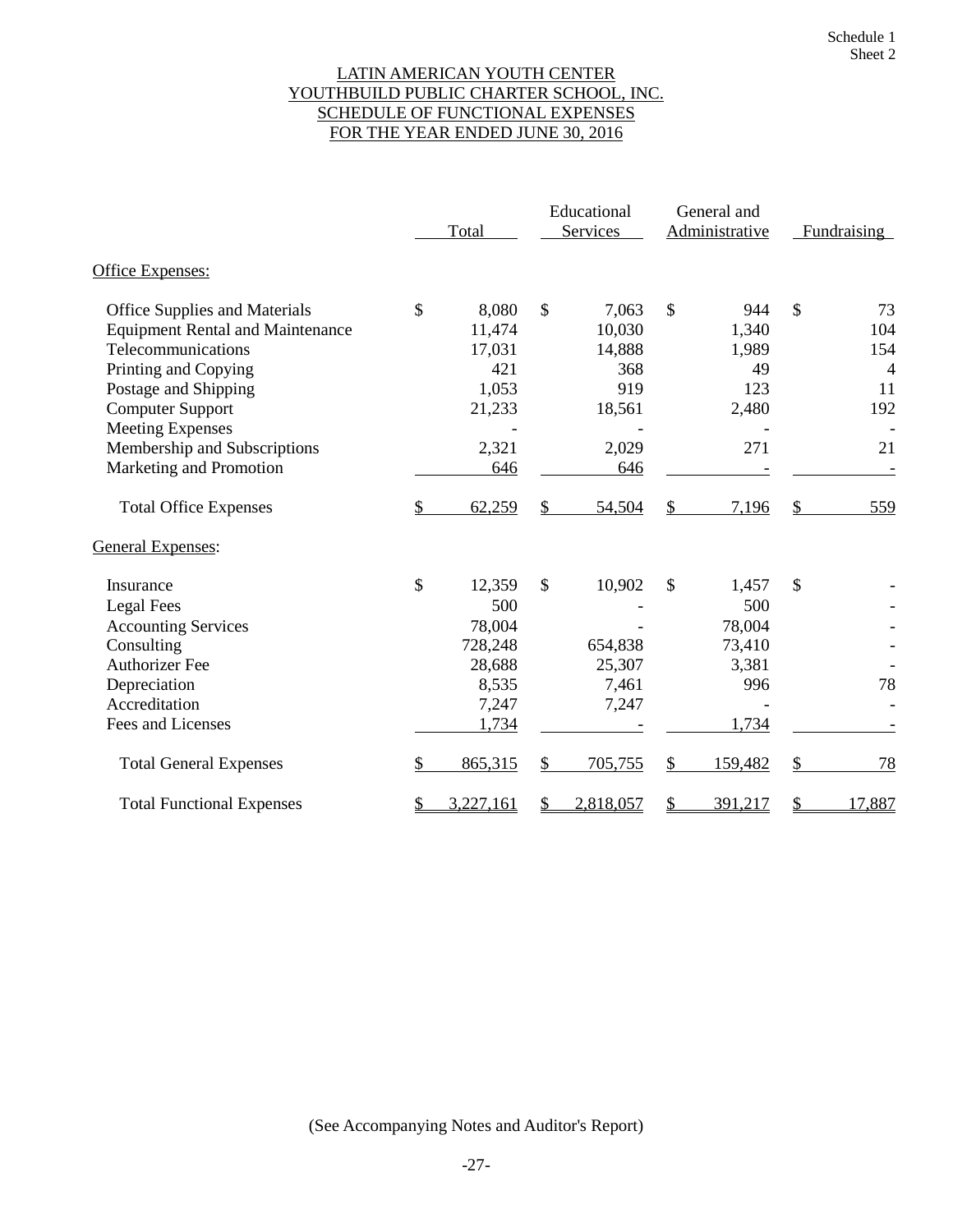|                                         |    | Total     | Educational<br>Services |           | General and<br>Administrative |                | Fundraising |        |
|-----------------------------------------|----|-----------|-------------------------|-----------|-------------------------------|----------------|-------------|--------|
| Office Expenses:                        |    |           |                         |           |                               |                |             |        |
| <b>Office Supplies and Materials</b>    | \$ | 10,127    | \$                      | 8,697     | \$                            | 1,302          | \$          | 128    |
| <b>Equipment Rental and Maintenance</b> |    | 5,554     |                         | 4,770     |                               | 714            |             | 70     |
| Telecommunications                      |    | 18,009    |                         | 15,466    |                               | 2,315          |             | 228    |
| Printing and Copying                    |    | 9,503     |                         | 8,161     |                               | 1,222          |             | 120    |
| Postage and Shipping                    |    | 1,654     |                         | 1,420     |                               | 213            |             | 21     |
| <b>Computer Support</b>                 |    | 20,655    |                         | 17,738    |                               | 2,655          |             | 262    |
| <b>Meeting Expenses</b>                 |    | 550       |                         | 472       |                               | 71             |             | 7      |
| Membership and Subscriptions            |    | 4,655     |                         | 3,998     |                               | 598            |             | 59     |
| Marketing and Promotion                 |    | 1,512     |                         | 1,512     |                               |                |             |        |
| <b>Total Office Expenses</b>            | \$ | 72,219    | \$                      | 62,234    | \$                            | 9,090          | \$          | 895    |
| General Expenses:                       |    |           |                         |           |                               |                |             |        |
| Insurance                               | \$ | 12,542    | \$                      | 10,771    | $\mathcal{S}$                 | 1,612          | \$          | 159    |
| Legal Fees                              |    | 9,710     |                         |           |                               | 9,710          |             |        |
| <b>Accounting Services</b>              |    | 69,595    |                         |           |                               | 69,595         |             |        |
| Consulting                              |    | 105,613   |                         | 105,613   |                               |                |             |        |
| <b>Authorizer Fee</b>                   |    | 26,975    |                         |           |                               | 26,975         |             |        |
| Depreciation                            |    | 9,651     |                         | 8,288     |                               | 1,241          |             | 122    |
| Fees and Licenses                       |    | 2,008     |                         |           |                               | 2,008          |             |        |
| <b>Total General Expenses</b>           | \$ | 236,094   | \$                      | 124,672   | \$                            | <u>111,141</u> | \$          | 281    |
| <b>Total Functional Expenses</b>        |    | 2,889,924 |                         | 2,485,088 | \$                            | 378,428        | \$          | 26,408 |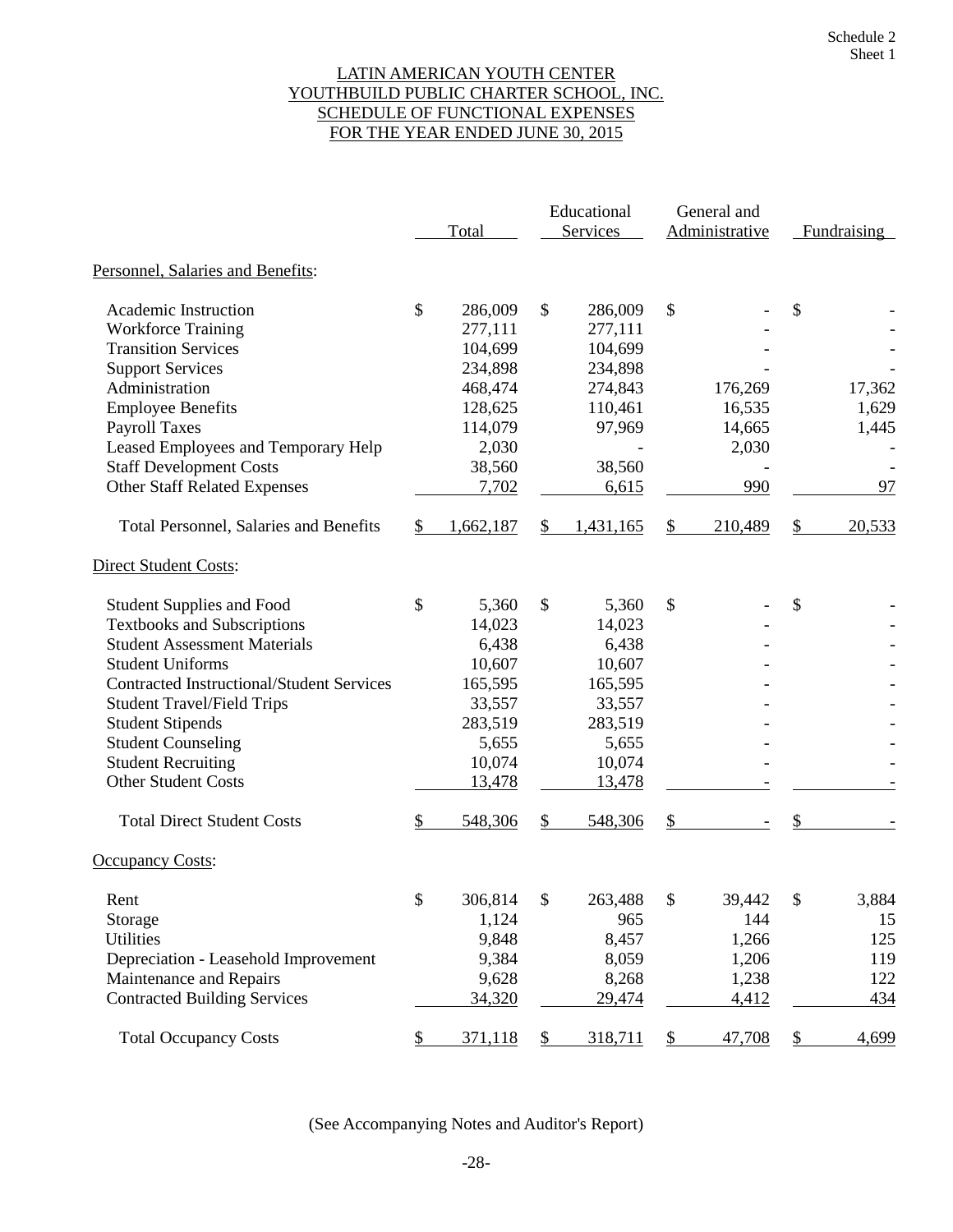# LATIN AMERICAN YOUTH CENTER YOUTHBUILD PUBLIC CHARTER SCHOOL, INC. COMPARATIVE SCHEDULES OF AVERAGE COST PER STUDENT FOR THE YEARS ENDED JUNE 30, 2016 AND 2015

June 30, 2016

|                            |       | <b>Total Cost</b> |   | <b>Average Cost</b><br>Per Student |  |
|----------------------------|-------|-------------------|---|------------------------------------|--|
| Instructional              |       | \$<br>2,484,488   | S | 21,604                             |  |
| <b>Occupancy Cost</b>      |       | 381,584           |   | 3,318                              |  |
| General and Administrative |       | 346,652           |   | 3,014                              |  |
| Fundraising                |       | 14,437            |   |                                    |  |
|                            | Total | 3,227,161         |   | 27,936                             |  |

The above is the average per student cost for the year ended June 30, 2016, and is based on a full time equivalent (FTE) enrollment of 115 students.

#### June 30, 2015

|                            |       | <b>Total Cost</b> |           | <b>Average Cost</b><br>Per Student |        |
|----------------------------|-------|-------------------|-----------|------------------------------------|--------|
| Instructional              |       | S                 | 2,166,377 | \$                                 | 19,343 |
| <b>Occupancy Cost</b>      |       |                   | 371,118   |                                    | 3,314  |
| General and Administrative |       |                   | 330,720   |                                    | 2,953  |
| Fundraising                |       |                   | 21,709    |                                    |        |
|                            | Total |                   | 2,889,924 |                                    | 25,610 |

The above is the average per student cost for the year ended June 30, 2015, and is based on a full time equivalent (FTE) enrollment of 112 students.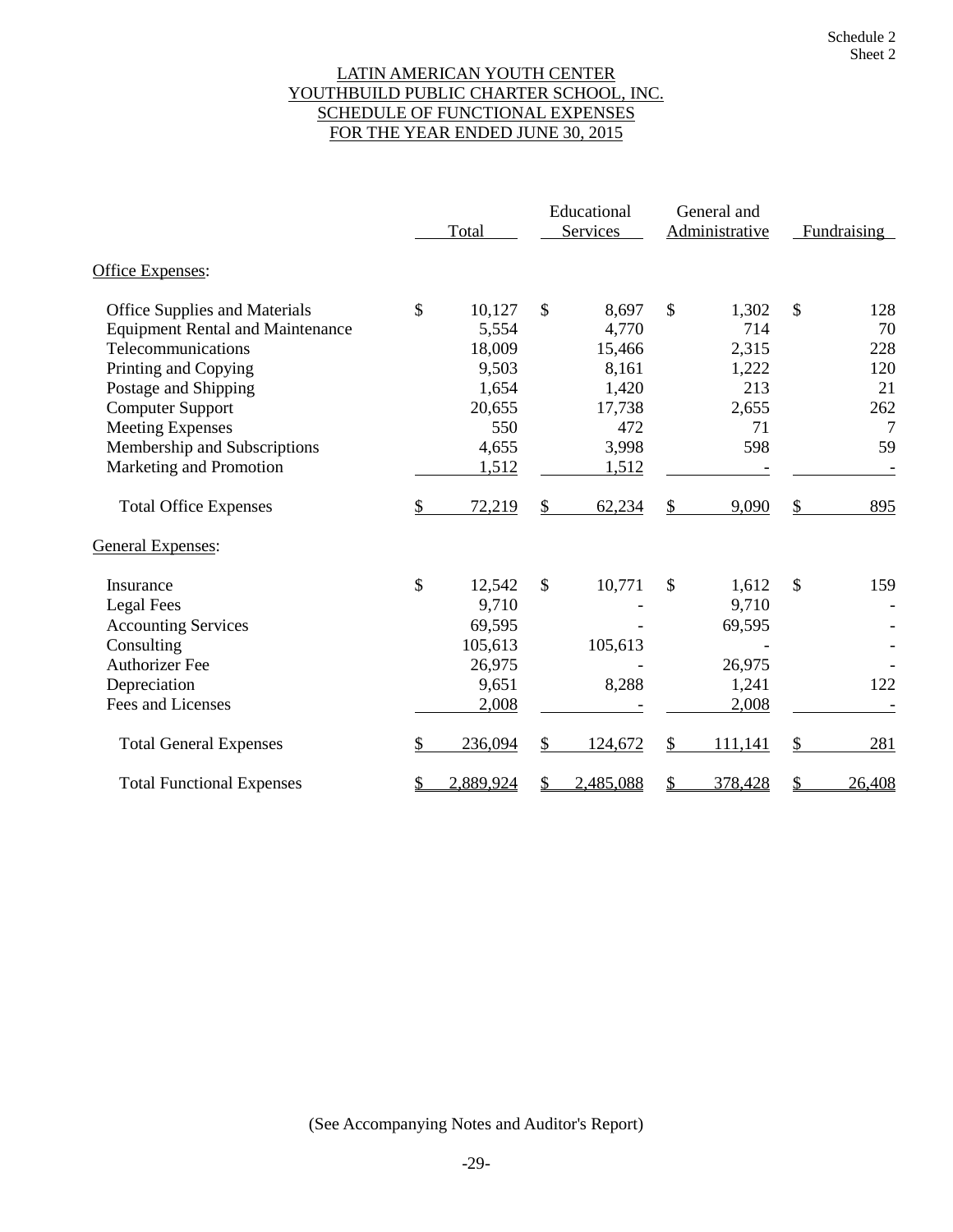Board of Directors Latin American Youth Center YouthBuild Public Charter School, Inc. 3014 14th Street, NW Washington, DC 20009

# INDEPENDENT AUDITOR'S REPORT ON INTERNAL CONTROL OVER FINANCIAL REPORTING AND ON COMPLIANCE AND OTHER MATTERS BASED ON AN AUDIT OF FINANCIAL STATEMENTS PERFORMED IN ACCORDANCE WITH *GOVERNMENT AUDITING STANDARDS*

We have audited in accordance with auditing standards generally accepted in the United States of America and the standards applicable to financial audits contained in *Government Auditing Standards*, issued by the Comptroller General of the United States, the financial statements of the Latin American Youth Center YouthBuild Public Charter School, Inc., (a nonprofit organization), which comprise the statement of financial position as of June 30, 2016, and the related statements of activities and cash flows for the year then ended, and the related notes to the financial statements, and have issued our report thereon dated October 6, 2016.

### *Internal Control Over Financial Reporting*

In planning and performing our audit of the financial statements, we considered the Latin American Youth Center YouthBuild Public Charter School, Inc.,'s internal control over financial reporting (internal control) to determine the audit procedures that are appropriate in the circumstances for the purpose of expressing our opinion on the financial statements, but not for the purpose of expressing an opinion on the effectiveness of the Latin American Youth Center YouthBuild Public Charter School, Inc.,'s internal control. Accordingly, we do not express an opinion on the effectiveness of the Latin American Youth Center YouthBuild Public Charter School, Inc.'s internal control.

A *deficiency in internal control* exists when the design or operation of a control does not allow management or employees, in the normal course of performing their assigned functions, to prevent, or detect and correct, misstatements on a timely basis. A *material weakness* is a deficiency, or a combination of deficiencies, in internal control, such that there is a reasonable possibility that a material misstatement of the entity's financial statements will not be prevented, or detected and corrected on a timely basis. A *significant deficiency* is a deficiency, or a combination of deficiencies, in internal control that is less severe than a material weakness, yet important enough to merit attention by those charged with governance.

Our consideration of internal control was for the limited purpose described in the first paragraph of this section and was not designed to identify all deficiencies in internal control that might be material weaknesses or significant deficiencies. Given these limitations, during our audit we did not identify any deficiencies in internal control that we consider to be material weaknesses. However, material weaknesses may exist that have not been identified.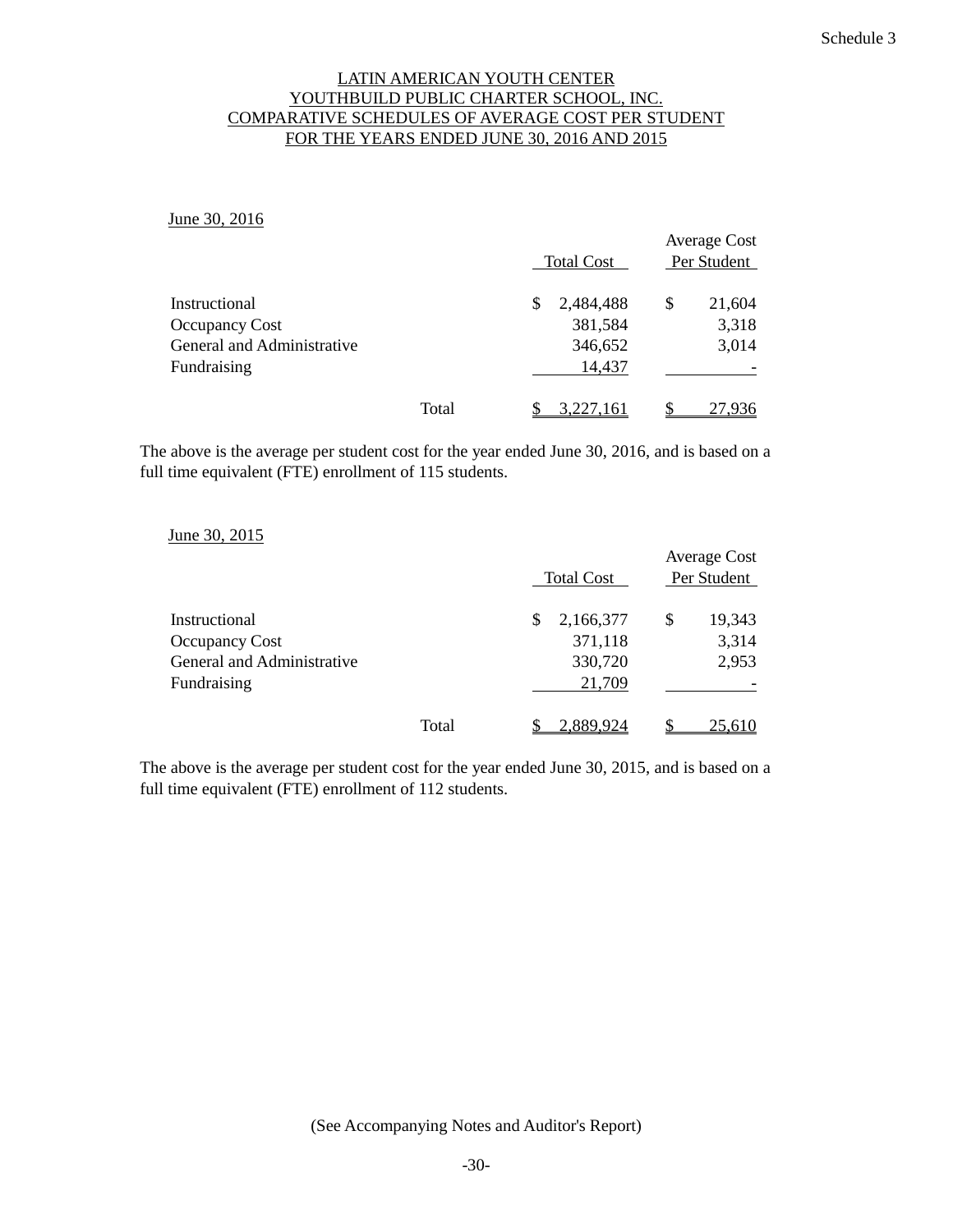# *Compliance and Other Matters*

As part of obtaining reasonable assurance about whether the Latin American Youth Center YouthBuild Public Charter School, Inc.'s financial statements are free from material misstatement, we performed tests of its compliance with certain provisions of laws, regulations, contracts and grant agreements, noncompliance with which could have a direct and material effect on the determination of financial statement amounts. However, providing an opinion on compliance with those provisions was not an objective of our audit and accordingly, we do not express such an opinion. The results of our tests disclosed no instances of noncompliance or other matters that are required to be reported under *Government Auditing Standards*.

# *Purpose of this Report*

The purpose of this report is solely to describe the scope of our testing of internal control and compliance and the results of that testing, and not to provide an opinion on the effectiveness of the organization's internal control or on compliance. This report is an integral part of an audit performed in accordance with *Government Auditing Standards* in considering the organization's internal control and compliance. Accordingly, this communication is not suitable for any other purpose.

> Kendall, Prebola and Jones Certified Public Accountants

Bedford, Pennsylvania October 6, 2016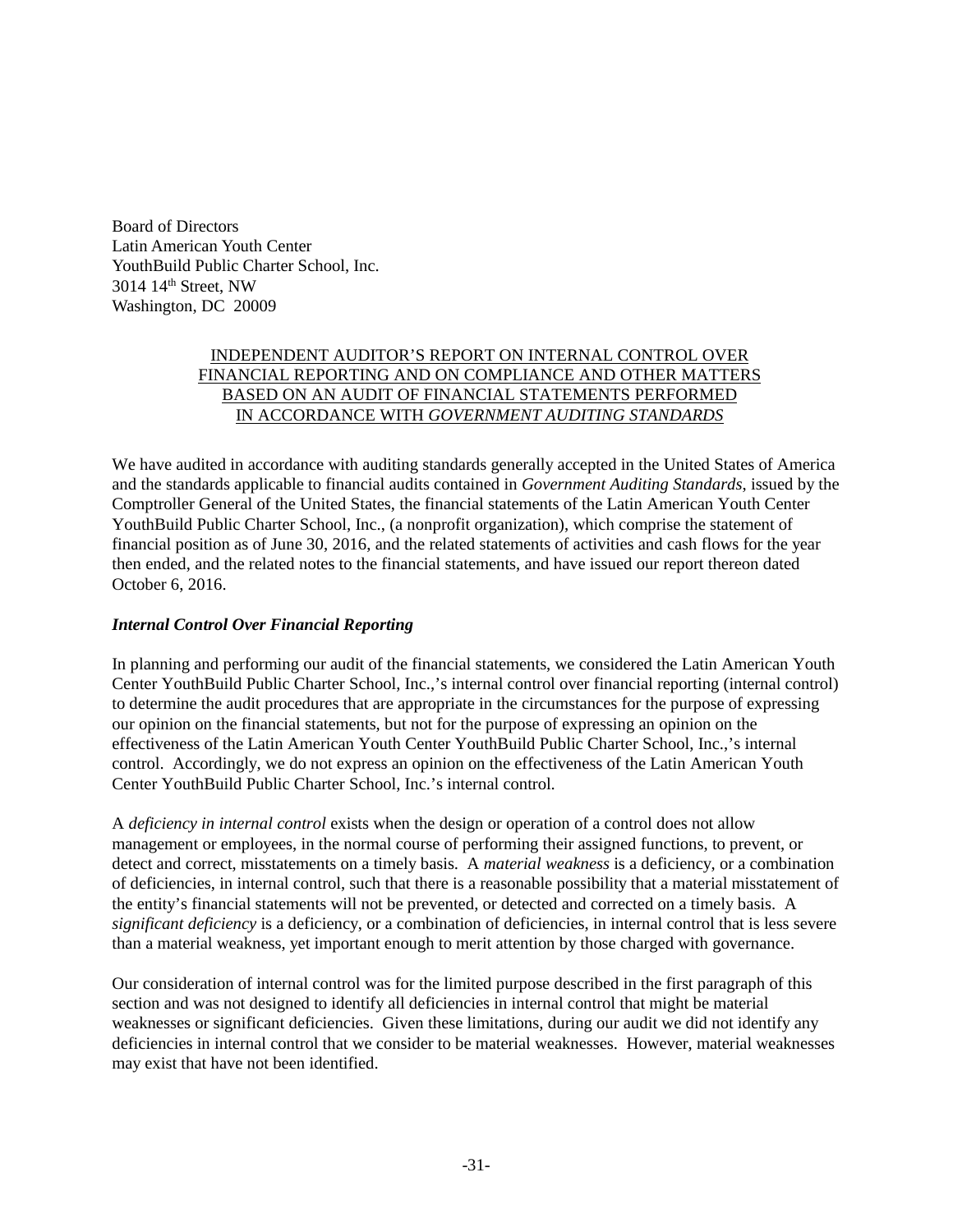# LATIN AMERICAN YOUTH CENTER YOUTHBUILD PUBLIC CHARTER SCHOOL, INC. SUMMARY SCHEDULE OF PRIOR AUDIT FINDINGS FOR THE YEAR ENDED JUNE 30, 2016

There were no findings reported in the prior year.